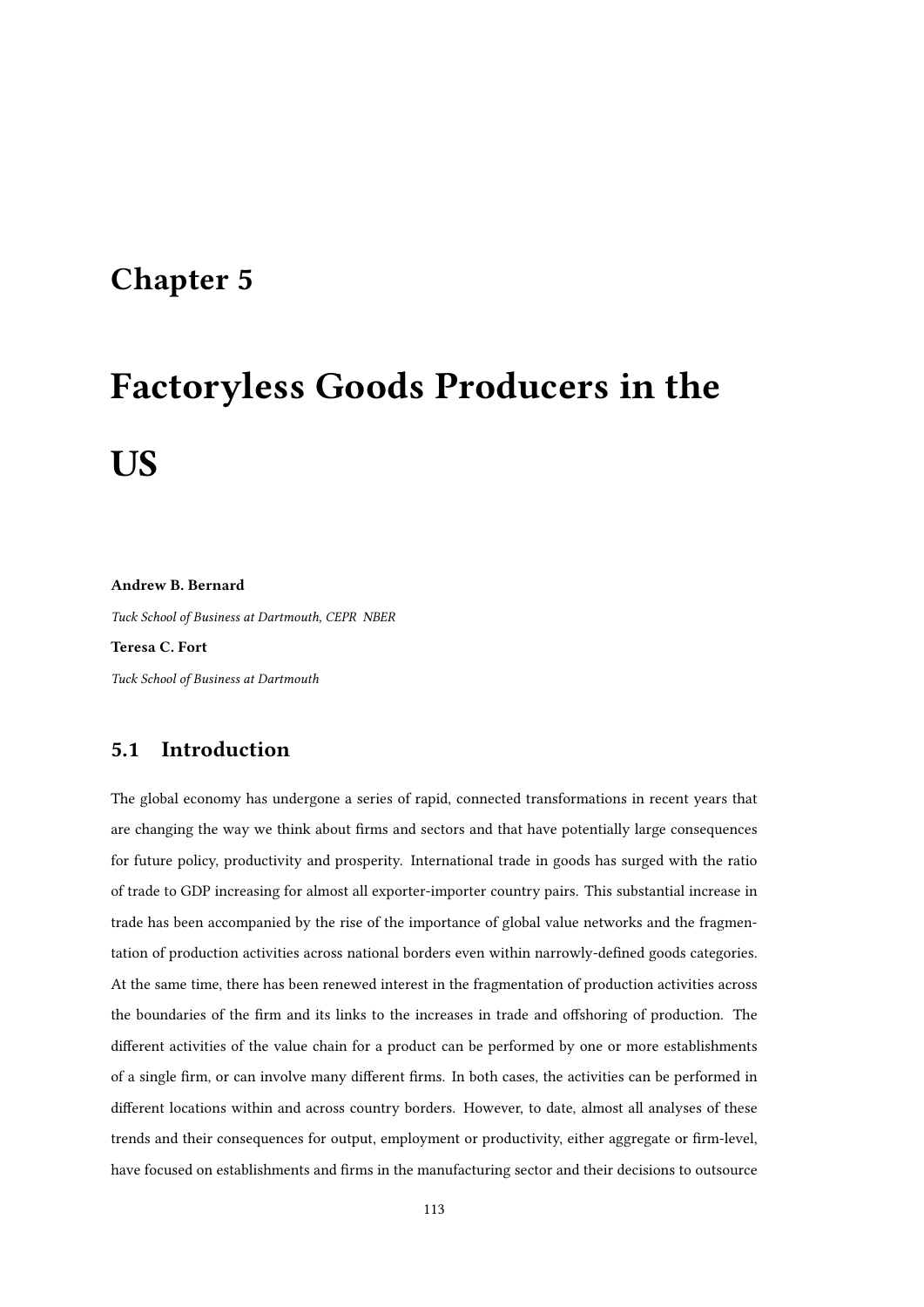or offshore.

In this paper we consider an extreme form of the fragmentation of production activities where the establishment is outside the manufacturing sector according to official government statistics but nonetheless is heavily involved in activities related to the production of manufactured goods. These establishments are found in the wholesale sector and are formally known as "factoryless-goods producers" (FGPs). Traditional wholesalers are primarily, or exclusively, involved in intermediating goods between producers and retailers/consumers. Factoryless goods producers, in contrast, design the goods they sell and coordinate the production activities, either at the establishment itself or through the purchase of contract manufacturing services. In other words, FGPs are manufacturing-like in that they perform many of the tasks and activities found in manufacturing establishments themselves.

There are many ways to classify the activities or tasks needed to take a product from an initial concept through production until its delivery to the final customer. Pre-production activities can include development of the initial idea or conceptualization, R&D, product design and engineering as well as development of specifications for production. Production itself involves transformation and assembly of inputs and coordination of the various production stages. Post-production tasks might cover the determination of prices and quantities, marketing and branding, logistics and the ultimate sale of the good to final customers<sup>1</sup>

| <b>Pre-production</b>                     |                                                  |                                                           |
|-------------------------------------------|--------------------------------------------------|-----------------------------------------------------------|
| Initial idea, R&D,<br>Design, Engineering | <b>Production</b><br><b>Transformation and</b>   | <b>Post-production</b>                                    |
| Specifications for<br>production          | Assembly<br>Coordination of<br>production stages | Determinants of<br><b>Quantities and</b><br><b>Prices</b> |
|                                           |                                                  | Marketing and<br><b>Branding</b>                          |
|                                           |                                                  | Logistics                                                 |

Figure 5.1: From Idea to Customer

Traditionally, these activities were undertaken by the same firm in one location. Today, firms may perform different parts of each production stage, as well as the stages themselves, in different domestic and foreign locations. When the activities are separated in space, firms can also decide whether they should outsource them to others. We define a factoryless goods producer as an establishment that is outside of the manufacturing sector but performs pre-production activities such as design and engineer-

<sup>&</sup>lt;sup>1</sup>Our focus is on tasks related to production of the goods themselves.We do not address the issue of services provided to the customer by the firm. This growing activity is discussed in Crozet and Milet (11)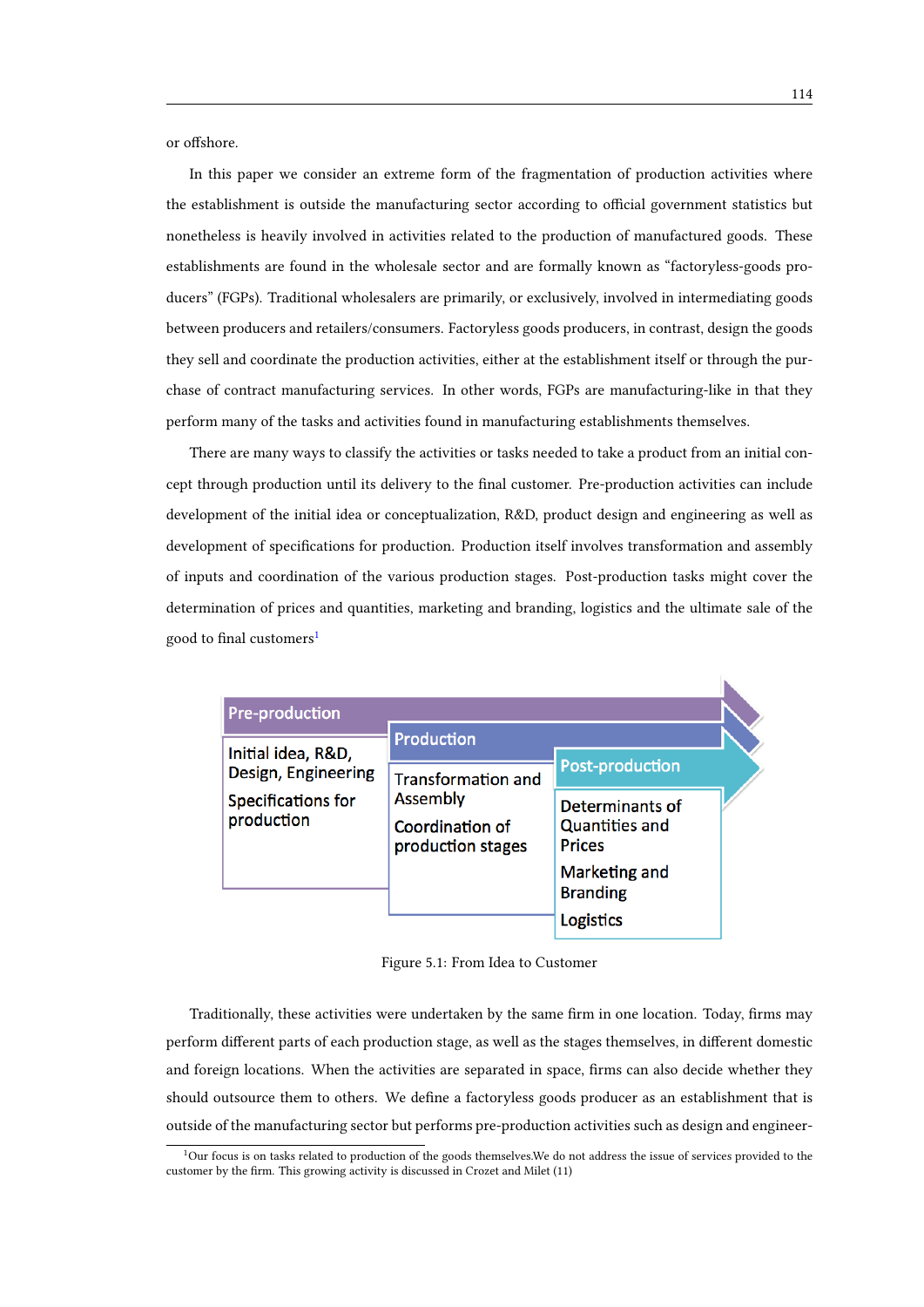ing itself and is involved in production activities either by doing (some of) them at the establishment or through purchases of contract manufacturing services  $(CMS)<sup>2</sup>$  CMS purchases entail an arrangement in which the FGP provides design and production criteria to a manufacturer who performs the physical transformation activities, generally on materials or inputs specified by the FGP.

FGPs are not hard to find. Perhaps the best-known example of a factoryless goods producer is Apple Inc. Apple designs, engineers, develops, and sells consumer electronics, software and computers. However, since 2004, Apple has not owned any production lines in the US and the actual production is conducted by other firms, such as Foxconn, in China and elsewhere. While Apple is known for its goods and services and closely controls all aspects of a product, from the idea until the product lands in the hands of the consumer, none of Apple's US establishments would be in the manufacturing sector.<sup>3</sup>

The semiconductor industry is well-known to have factoryless goods producers in the form of "fabless" firms.<sup>4</sup> Mindspeed Technologies, a fabless semiconductor manufacturer in Newport Beach, CA with 500+ employees "designs, develops and sells semiconductor solutions for communications applications in wireline and wireless network infrastructure equipment".5 Mindspeed outsources all semiconductor manufacturing to other merchant foundries, such as TSMC, Samsung and others. As with Apple, Mindspeed's establishments would not be in the manufacturing sector.

Perhaps the canonical example of a factoryless goods producer is the British appliance firm, Dyson, best known for its innovative vacuum cleaners. The firm initially designed, engineered and produced household appliances in Wiltshire, England but subsequently chose to offshore and outsource all its production to Malaysia while leaving several hundred research and other employees in the UK.6

All three of these FGPs started with production facilities inside the firm in the home country and subsequently shed their production lines and outsourced and offshored production. In addition,these firms retained or expanded other activities including research and development, design, engineering, marketing, and distribution.

Anecdotes aside, however, there is very little systematic evidence on the extent of these types of firms and establishments. In this paper, we use data from the US Census of Wholesale Trade in 2002 and 2007 to systematically document the extent of FGP activities in the wholesale sector in the US and to examine the characteristics of plants and firms that are factoryless goods producers. Statistical agencies in the US and elsewhere are grappling with the problem of how to collect information about the evolving variety of manufacturing-related companies in the economy (OMB (23)). The US Census Bureau has historically classified many FGP plants in the wholesale trade sector, but beginning in 2017, will move these FGP establishments in to manufacturing.<sup>7</sup> In addition there may be substantial numbers

 $2$ Our definition differs from that currently under consideration by statistical agencies in the US, see Appendix 5.8

<sup>&</sup>lt;sup>3</sup>As of June 2013, Apple has announced but not yet implemented an investment in new manufacturing facilities in the US. For a description of the distribution of value in several of Apple's products, see Kraemer, Linden, and Dedrick (22).

<sup>4</sup>Bayard, Byrne, and Smith (5) document the extent and characteristics of FGPs in the US semi-conductor industry.

 $5$ See the company profile at www.mindspeed.com.

<sup>6</sup>See Financial Times August 23, 2011

<sup>7</sup>Doherty (12) discusses the expected impact of reclassifying FGPs on US economic statistics including the value of imports and exports and sectoral employment and wages.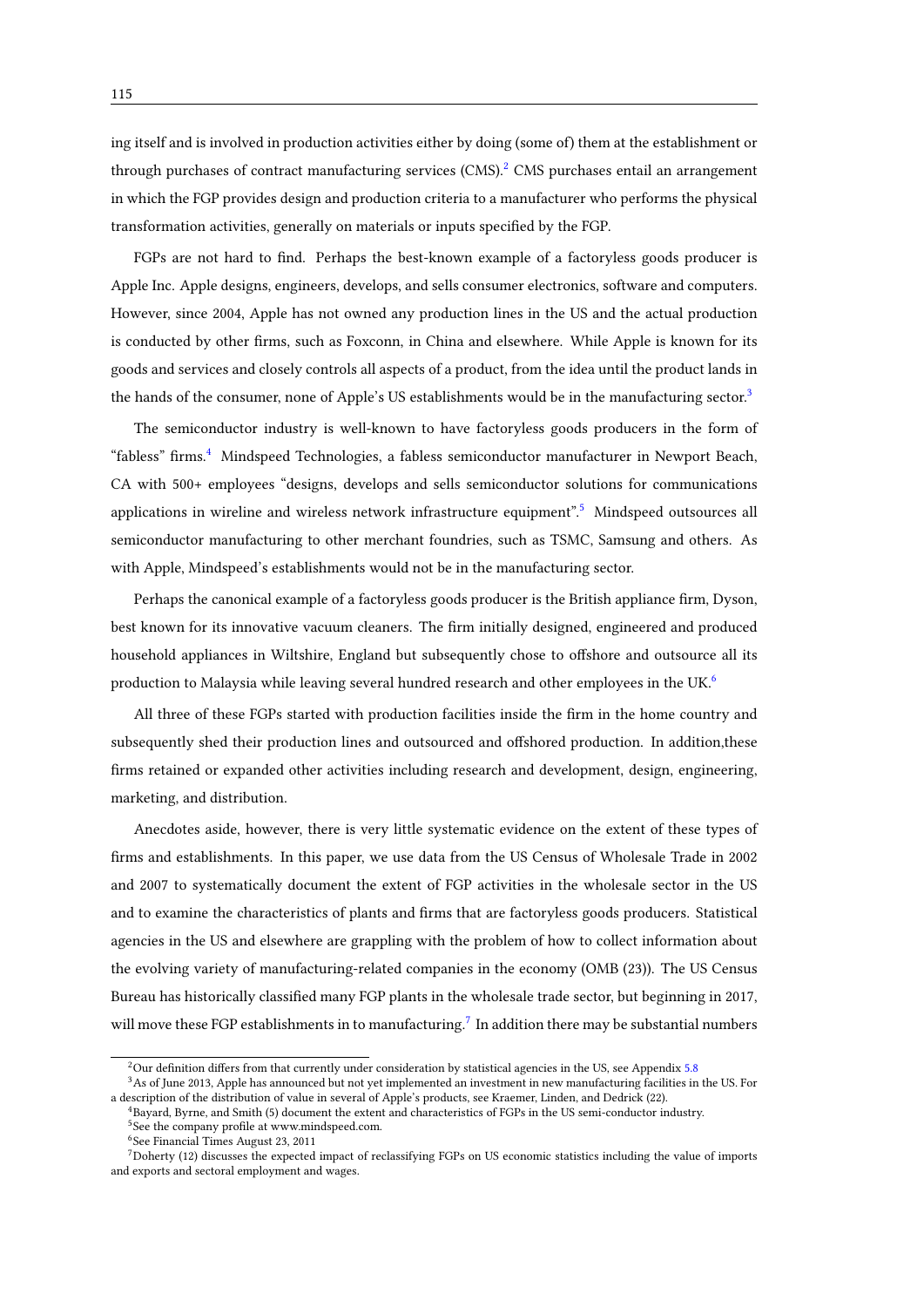of non-wholesale FGPs in other sectors such as Business Services.8

There are several reasons why distinguishing FGPs from traditional wholesale establishments may be important for economic welfare or policy. First, the mere existence of the FGPs highlights a new type of production function in the global economy involving extreme fragmentation of tasks. Second, the types of workers, and as result jobs and wages, employed by FGPs may differ significantly from those at integrated manufacturing plants or traditional wholesalers. Third, the relative importance of R&D and innovation is likely more important at FGPs. These potential differences between FGPs and traditional manufacturers and wholesalers introduce the possibility of very different wage, employment, and productivity dynamics if factoryless goods production grows in aggregate activity. We do not address these issues directly, but as a final exercise we attempt to calculate how much employment and output would be shifted from the wholesale sector to the manufacturing sector if FGPs are reclassified. Moving FGP establishments to the manufacturing sector would have shifted at least 595,000 workers to as many as 1,311,000 workers from wholesale to manufacturing sectors in 2002 and at least 431,000 workers to as many as 1,934,000 workers in 2007.

Our research is related to a broader set of questions that asks how production, innovation, knowledge and productivity are related. One perspective is that without production activities located nearby in the long run a firm cannot continue to generate new ideas, improve product quality, innovate its designs and raise productive efficiency. The counterpoint suggests that the advent of dramatic improvements in telecommunication technology, the rise of the internet, and the reduction of transportation and trade costs have combined to allow firms to separate their activities geographically and potentially locate them outside the firm. This perspective suggests firms will thrive if they can take advantage of comparative advantage and relative cost differences in the performance of the tasks involved in the creation, production, distribution and marketing of a product. Co-location of these tasks may not be necessary and might be more costly.

We provide a first step in developing an understanding of these complex processes by documenting the extent to which plants are engaged in different activities in the production value chain. Our focus is on establishments that are currently characterized by statistical authorities as performing wholesale trade, i.e. those that are thought to be outside manufacturing. We are motivated by the idea that the rapid decline in manufacturing employment in the US in recent years has been accompanied at least in part by a rise in employment in manufacturing-related activities in other sectors.<sup>9</sup>

#### Relation to existing work

This paper contributes to a growing empirical literature about the importance of international fragmentation of production (i.e., offshoring). A number of papers use industry-level input output (IO) tables to show the importance of offshoring across countries and over time  $(e.g.,$  Hummels, Ishii, and

<sup>8</sup>Our data do not cover sectors beyond Wholesale Trade and Manufacturing so we are unable to document how many FGPs might exist in other sectors.

 $9$ See Pierce and Schott (24) for a description and trade-related explanation of the decline in US manufacturing sector employment.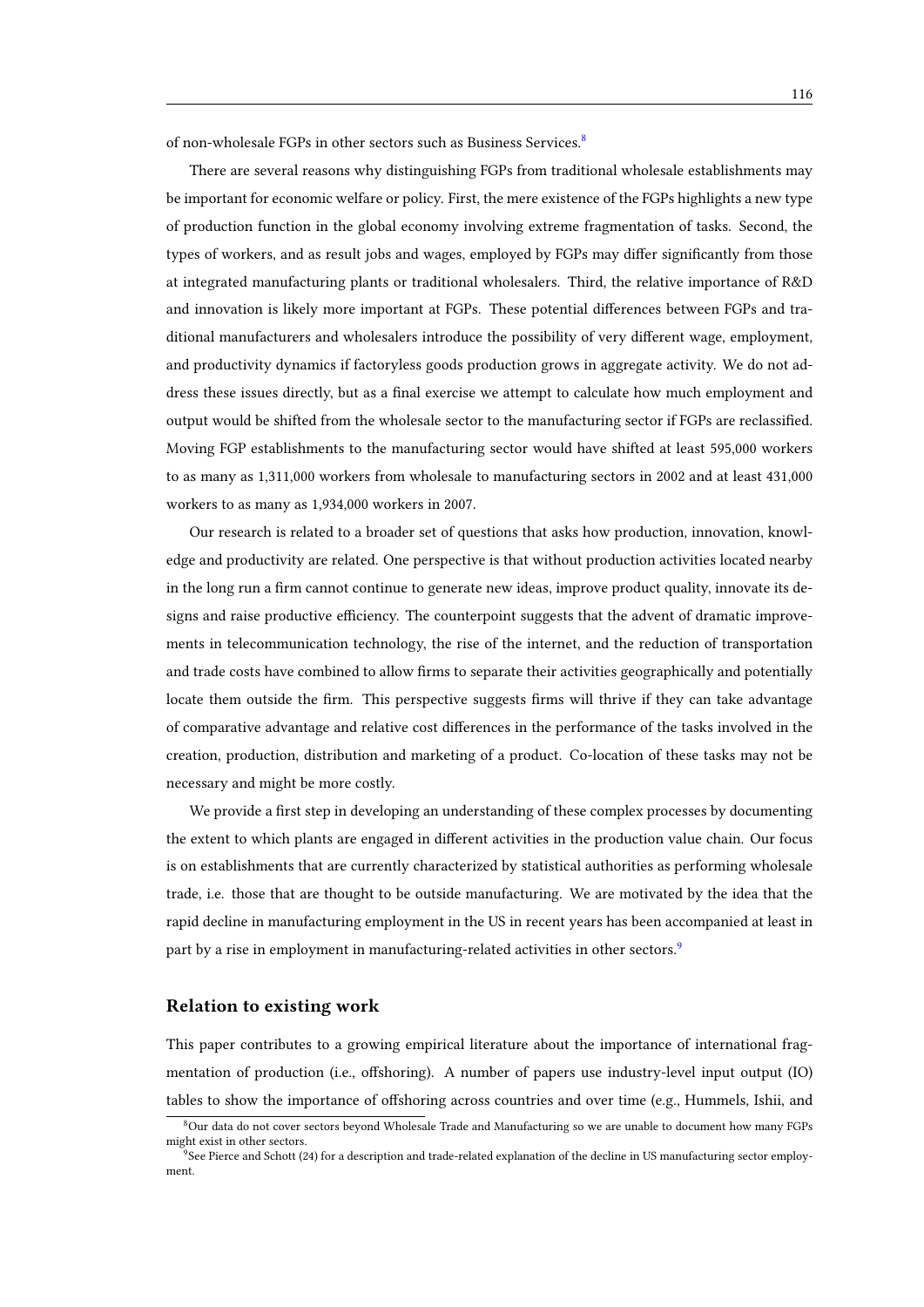Yi (19), Johnson and Noguera (20)). While these papers provide strong evidence that international fragmentation of production is an important and growing phenomenon, their analyses focus on the manufacturing sector. In this paper, we show that when establishments relocate the entire physical production process to another location, they become FGPs and so are no longer included in official manufacturing statistics. As a result, current work that relies on IO tables, or manufacturing more generally, will miss this potentially important type of production fragmentation.<sup>10</sup>

There is also research into the determinants of firms' vertical production networks. One strand of this literature focuses on multinational production to assess production sharing across countries (e.g., Hanson, Mataloni, and Slaughter  $(18)$ , Yeaple  $(26)$ ). These papers find an important role for wages, distance, taxes and human capital in firms' sourcing decisions. In more recent work, Fort (16) uses the 2007 Census of Manufactures (CM) to asses the role of labor costs, distance to suppliers, and communication technology in US firms' domestic and foreign fragmentation decisions. While the findings in that paper show that firm use of communication technology significantly increases the likelihood of domestic fragmentation, it does not necessarily lead firms to offshore. Most firms in that paper offshore to low wage countries, but use of communication technology only increases the likelihood of sourcing from high technology countries. An open question is whether these results also apply to offshoring by FGPs that have relocated the entire physical production process overseas.

The vast majority of the existing evidence on international fragmentation is based on manufacturers' decisions to offshore production. In this paper, we show that focusing exclusively on manufacturing misses an important element of production fragmentation. Existing evidence on fragmentation by non-manufactures is much more limited. Bernard, Jensen, and Schott (8) and Bernard, Jensen, Redding, and Schott (7) show that firms with wholesale establishments account for more than 40 percent of US imports. However, these papers are silent on the relationship between wholesalers and production fragmentation, either domestic or foreign.<sup>11</sup>

The paper also relates to the theoretical literature on offshoring by providing evidence on the types of producers who fragment, the extent to which they do so, and their import activity. Grossman and Rossi-Hansberg (17) conceptualize the production process in terms of tasks that are costly to separate from the headquarter location. The FGPs documented here provide some of the first direct evidence on establishments that have completely outsourced their production activities. Baldwin and Venables (4) take the physical production process seriously to distinguish between "snakes", in which production is sequential, and "spiders" in which multiple parts can be made at the same time. This paper highlights the importance of extending the concept of production to include product design and engineering. In this sense, the theoretical framework in Antràs and Helpman (3) is closely related to the producers we describe here. In that paper, producers combine headquarter services with intermediate good pro-

<sup>&</sup>lt;sup>10</sup>While the IO tables do include information for the wholesale sector, it is at such a high level of aggregation that it does not allow for a comparable analysis.

 $11$ The new empirical literature on intermediaries in exports implicitly or explicitly assumes that wholesale firms are merely reselling goods from other producers, i.e. acting as traditional wholesale resellers, see Akerman (1), Blum, Claro, and Horstmann (10), and Bernard, Grazzi, and Tomasi (6).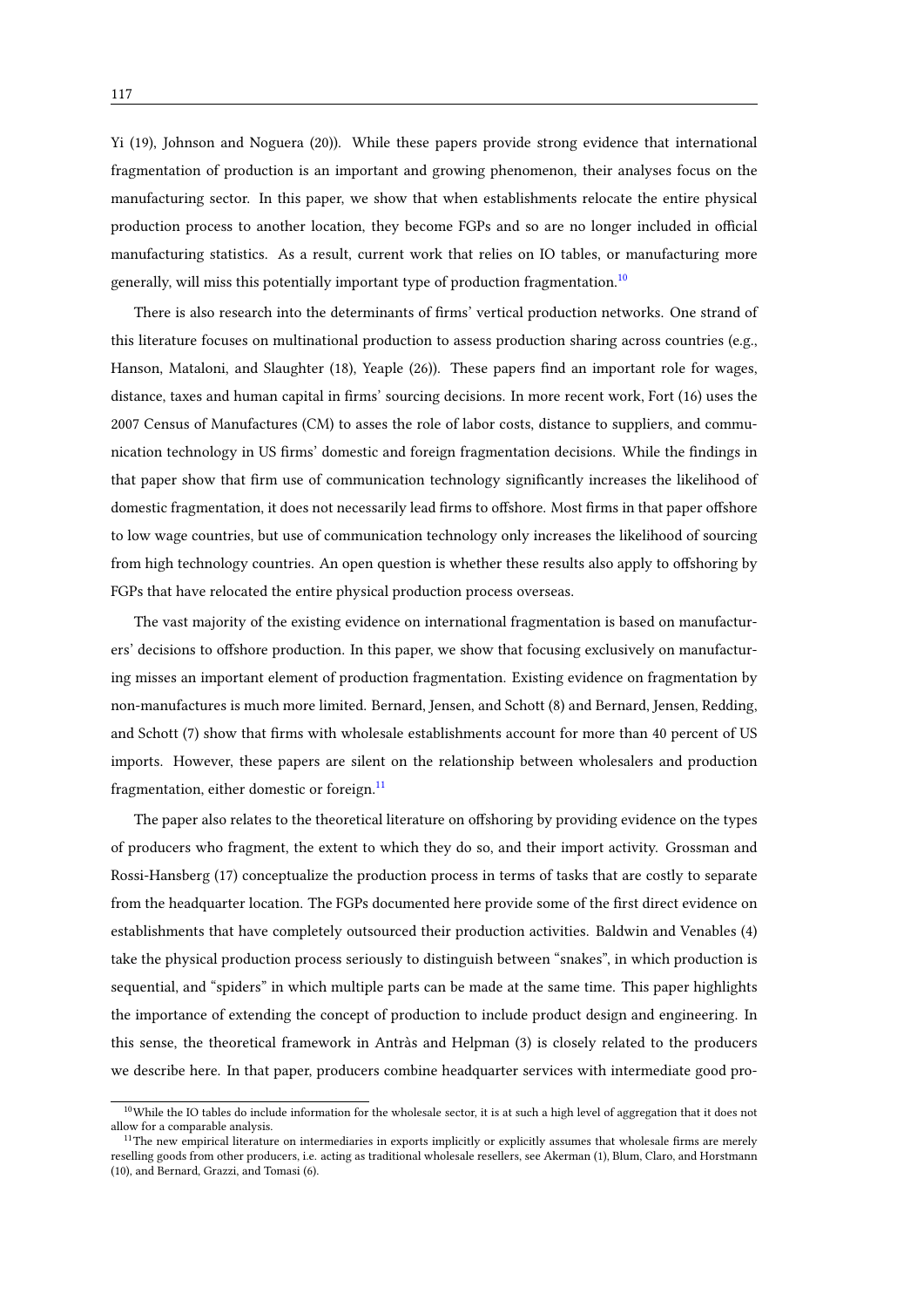duction that can occur within or outside the boundaries of a producer's firm and country. The FGPs we identify provide the precise type of headquarter services modeled in Antràs and Helpman (3) and source their intermediate inputs both domestically and offshore.

Although Antràs and Helpman (3) is one of the few theoretical papers to consider both domestic and foreign fragmentation within the same framework, a burgeoning empirical literature explores the domestic fragmentation option. Fort (16) shows that US manufacturers that fragment production domestically are far more prevalent than those that offshore. Using IO tables for the US, Fally (14) assesses the number of production stages within industries and over time. While that paper documents a decrease in production fragmentation over time, we note that the emergence of FGPs introduces error into the IO tables since they do not capture outsourcing by wholesalers. Akerman and Py (2) employ firm-level data on Swedish manufacturers to show that firms in large cities contain fewer occupations, consistent with the premise that these firms are specialized in a smaller range of tasks. The FGPs documented in this paper have undertaken an extreme form of fragmentation in which all the physical production processes have been relocated to another location. To the extent that domestic fragmentation allows for gains to specialization, it represents a dimension of firms' organizational choices with potentially large aggregate productivity effects.

Our paper is most closely related to several recent working papers on measuring the extent of FGP activity in the US economy. Doherty (12) looks at the response of international and US statistical organizations to the phenomena of rapid improvements in ICT and transportation and the resulting increase in offshore outsourcing. Kamal, Moulton, and Ribarsky (21) analyze data on contract manufacturing services (CMS) from US firm surveys focusing on the 2011 Company Organization Survey. They find that five percent of US firms purchase CMS and four percent supply CMS with one percent both supplying and purchasing. Bayard, Byrne, and Smith (5) present a case study of FGP semiconductor production identifying domestic establishments of FGP firms with a unique dataset combining outside company directories of FGP semiconductor firms with Economic Census data for 2002 and 2007. Within wholesale trade, they find that FGP establishments are larger in terms of both employment and sales, their employees have higher average earnings, and they are more geographically concentrated than establishments of other firms. This paper revisits the definition of an FGP and expands the analysis to cover the entire wholesale sector.

## 5.2 Data

The data employed in this paper are from the 2002 and 2007 US Census Bureau Census of Wholesale Trade (CW). The CW is conducted in years that end in 2 and 7 and covers the universe of establishments classfied in the Wholesale Trade sector. The data analyzed here are from a new set of "Establishment Activities" (EA) questions that were asked in the 2002 and 2007 censuses. In 2002, the CW asked each establishment whether i) Product design/engineering, and ii) Materials fabrica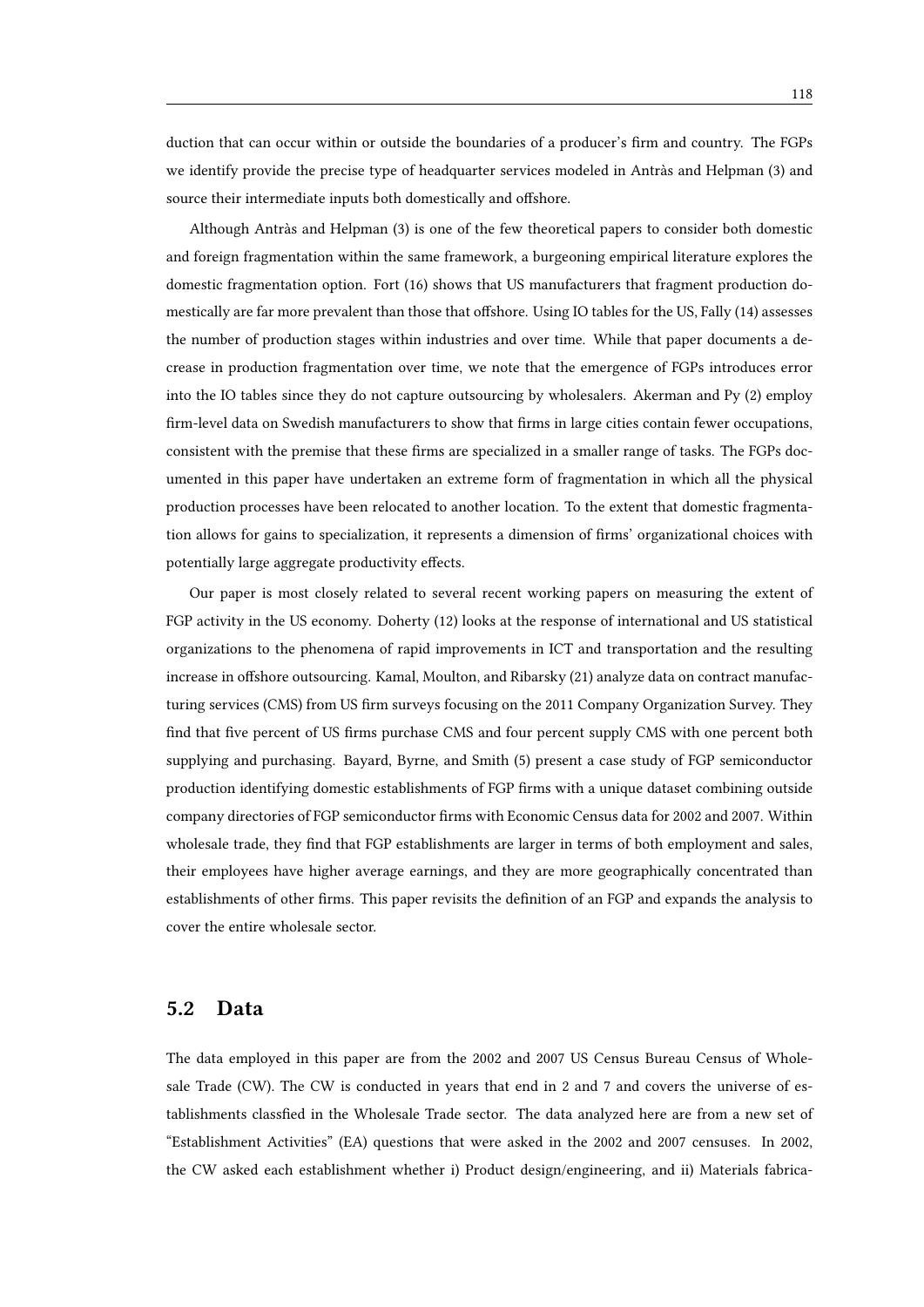tion/processing/assembly/blending were a) performed by the establishment; b) performed for the establishment by another company; or c) not provided by the establishment. In 2007, the CW asked each establishment whether i) it designed, engineered, or formulated the manufactured product it sold, produced, or shipped; ii) its primary activity was to provide contract manufacturing services for other establishments, manufacture its own goods, resell goods produced by others, or other; and iii) it purchased contract manufacturing services from another establishment (within or outside the firm) to process its inputs. Copies of the exact questions as they appeared in the censuses are in the appendix.

The EA data are not available for every wholesale plant. In 2002, all establishments in every wholesale industry were asked the EA questions. In 2007, only establishments in 49 of the 71 NAICS industries were sent a form with the EA questions.<sup>12</sup> All establishments that receive a census form in the mail are legally required to return the completed form. Despite the legal requirement, a number of establishments in both years did not respond to the question. The appendix provides a list of the excluded wholesale industries in 2007 and discusses sample selection issues.

Establishments are given a single industry (sector) classification based on their production process, i.e. they can either be classified as Manufacturing or Wholesale Trade but not both. However, a given establishment may perform activities in both sectors and have employment in both sectors. The practical implication of the assignment process is that plants in the Wholesale Trade sector may, and many do, perform some physical transformation activities.<sup>13</sup> These wholesale establishments' manufacturing activities are not captured by aggregate statistics since all employment and sales are designated to an establishment's uniquely assigned industry and sector.

The EA data are also available for manufacturing establishments in 2007. The Census of Manufactures (CM) included the same set of Establishment Activities questions asked on the 2007 CW. For manufacturers, all large plants and all plants that belong to multi-unit firms, as well as a random sample of small and medium-sized plants within industries, were asked the EA questions. The smallest manufacturing plants, generally those with fewer than five employees, are never surveyed.<sup>14</sup> The EA data on manufacturers allow us to compare FGPs in the wholesale sector to manufacturing establishments that are similar along several key dimensions.

We supplement the EA data with additional establishment and firm-level variables. Sales, employees, and wages are available in the censuses. We link the census data to the Longitudinal Business Database (LBD) to determine establishment and firm age, as well as the firm's employment in all other sectors. We also link the census data to Customs Trade Transactions data to obtain measures of each firm's imports. The Customs data provide value, transaction type (whether the imports are intra-firm), country, and product information at the firm level.

We construct a value-added labor productivity measure for establishment i as  $vap_i = va_i/te_i$ 

 $12$ In practice, there are answers to the EA questions in every industry since information was collected from establishments that switched from one of the included 49 industries in 2002 into an excluded industry in 2007.

<sup>13</sup>See Appendix 5.8 for more detail.

<sup>&</sup>lt;sup>14</sup>Manufacturing has short and long forms, and only the long forms asked the EA purchase questions. While all large and multi-unit firm establishments receive the long form, only a random sample of small, single-unit firms received the long form. Data for the smallest establishments is imputed from Federal tax returns and industry averages.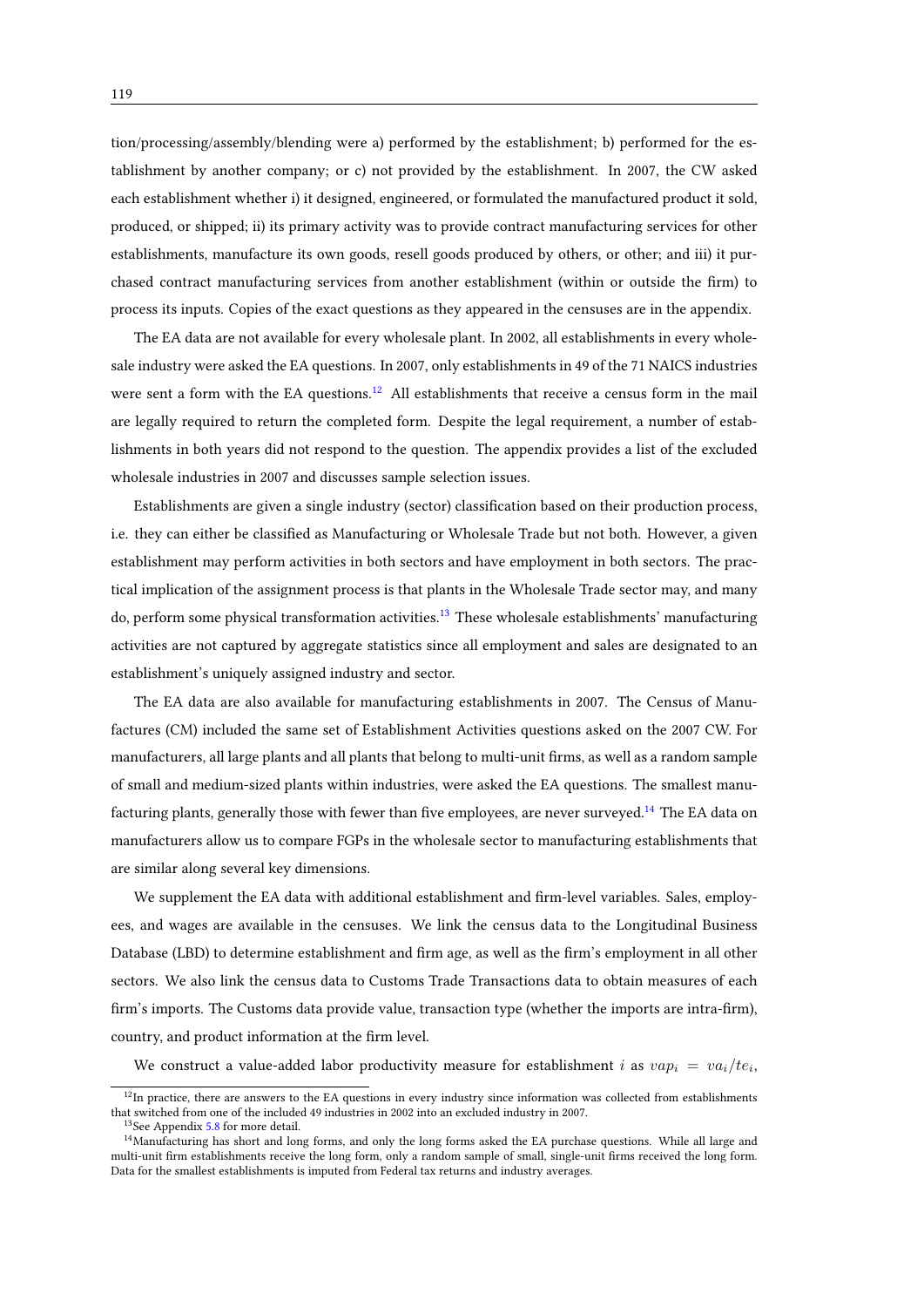where  $va$  denotes value-added and  $te$  denotes total employment. For manufacturing establishments, value-added is provided in the census. For wholesalers, we calculate a proxy measure for value-added as  $va_i = sales_i - merch_i - invb_i + inve_i$ , where  $merch_i$  denotes the establishment's purchases of merchandise for resales and  $invv_i$  and  $inve_i$  denote inventory at the beginning and end of the year respectively. It may therefore be more appropriate to think of wholesaler productivity as a gross-margin, but this provides the most comparable productivity measure available for wholesale establishments given the existing data. Establishment sales, employment, wages and productivity all vary significantly across industries. To make meaningful comparisons of these variables across establishments in different industries, we provide information on a relative measure for each characteristics,  $x_{ij}/\bar{x}_j$ , where  $\bar{x}_j$ is the mean of variable  $x$  in industry  $j$ .

At first glance, manufacturing production by wholesalers appears paradoxical. Traditional wholesalers simply distribute goods and have no involvement in the manufacturing process. While the majority of wholesalers still function as distributors, the sector has evolved to include establishments that design, market and sell their own goods. Because these establishments perform few or no physical transformation activities, they are classified as wholesalers. From an economic theory perspective, however, plants that design goods and coordinate their production are closer to manufacturers than distributors. As such, the wholesale sector contains plants whose behavior sheds light on manufacturing activity in the US economy.15

# 5.3 Design and manufacturing at wholesale establishments

Since individual establishments (plants) are assigned a single primary industry code, each plant is covered by only one sector of the quinquennial Economic Census.<sup>16</sup> As discussed above, in 2002, every establishment in the Census of Wholesale Trade was asked questions about its activities in product design and manufacturing. We focus on these questions to explore the manufacturing-related activities of wholesale establishments and ultimately to create a formal definition of an FGP plant.

#### 2002

In Table 5.1, we tabulate the counts of plants in the wholesale sector that responded to both the Design and Manufacturing questions in the 2002 Census.<sup>17</sup> In each case, a plant could either perform the activity at the plant, have it provided by another company, or not provide the activity. Of the 207,494

<sup>&</sup>lt;sup>15</sup>The Census Bureau has recognized this issue and attempted to address it in the 2017 Economic Census by identifying every manufacturing or wholesale establishment that does not perform its own manufacturing activities, but "undertakes all of the entrepreneurial steps and arranges for all required capital, labor, and material inputs required to make a good" (OMB (23), pp. 3-4). In 2017, these establishments will be classified in the manufacturing industry that corresponds to the good they sell, with an additional flag identifying them as factoryless goods producers (FGPs). The flag will distinguish FGPs from the traditional "integrated manufactures" (IMs) that perform their own transformation activities, and establishments whose main activity is to provide contract manufacturing services for others (referred to as manufacturing service providers or MSPs).

<sup>&</sup>lt;sup>16</sup>For example a plant is either in the Economic Census in the Manufacturing Sector or in the Wholesale Sector but not both. This is true even if the plant performs both activities.

<sup>&</sup>lt;sup>17</sup>The exact questions from the 2002 CW can be found in Figure 5.4. Many more plants responded to one of the two questions. The distribution of responses was similar for plants answering one or two questions.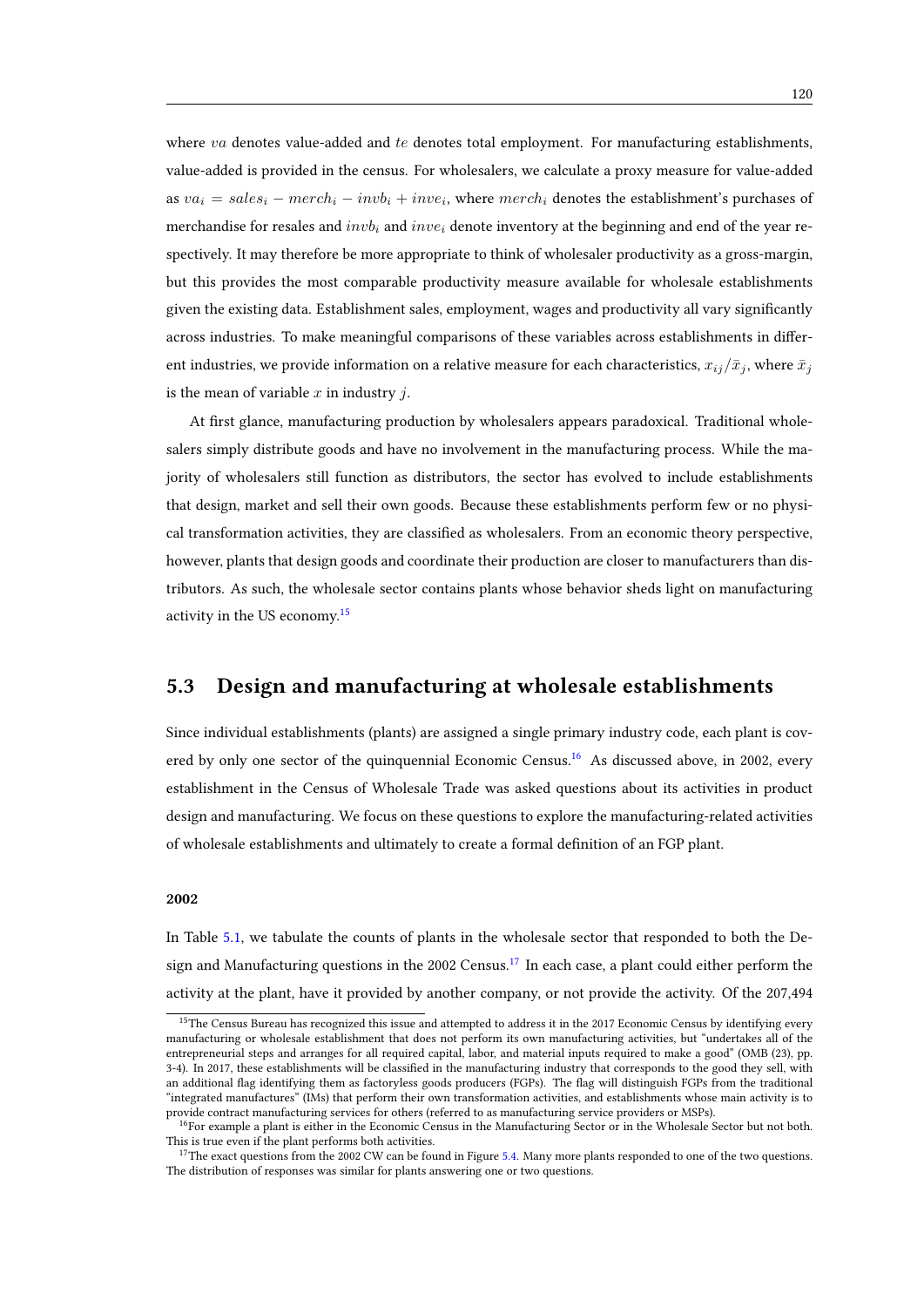

Figure 5.2: Design and Manufacturing Activities at Wholesale Establishments - 2002

responding establishments, 63.2 percent participated in neither design or manufacturing activities, either inside the plant or purchased from another firm, see Figure 5.2. These plants match the typical perception of a wholesaler that is not involved in the creation of the product but rather is active in delivery, warehousing, order fulfillment, logistics or other services that intermediate between a producer and a customer.

However, more than 36 percent of wholesale establishments are involved in either design or manufacturing activities or both. Almost a third of the responding wholesale plants are involved in manufacturing, evenly split between plants that are doing manufacturing themselves or those purchasing contract manufacturing services. Similarly more than a quarter of wholesale plants are involved in design and engineering activities; 16.8 percent design at the establishment while 10.0 percent outsource design activities to others. These results challenge the stereotype of a wholesale establishment that simply intermediates between producer and consumers. The wholesale sector is a heterogeneous mix of traditional resellers and plants that are actively involved in production activities.

There is also new evidence in the other direction, i.e. that manufacturing firms are increasingly producing services. Crozet and Milet (11) document the shift away from goods towards services in French manufacturing firms. They find that one third of French manufacturing firms have more than half of their revenue from services.

Plants that perform design activities themselves are most likely to conduct manufacturing activities as well, or to have manufacturing provided by an outside company. More than 1 in 12 wholesale plants both design and manufacture at the establishment itself. For those plants that outsource design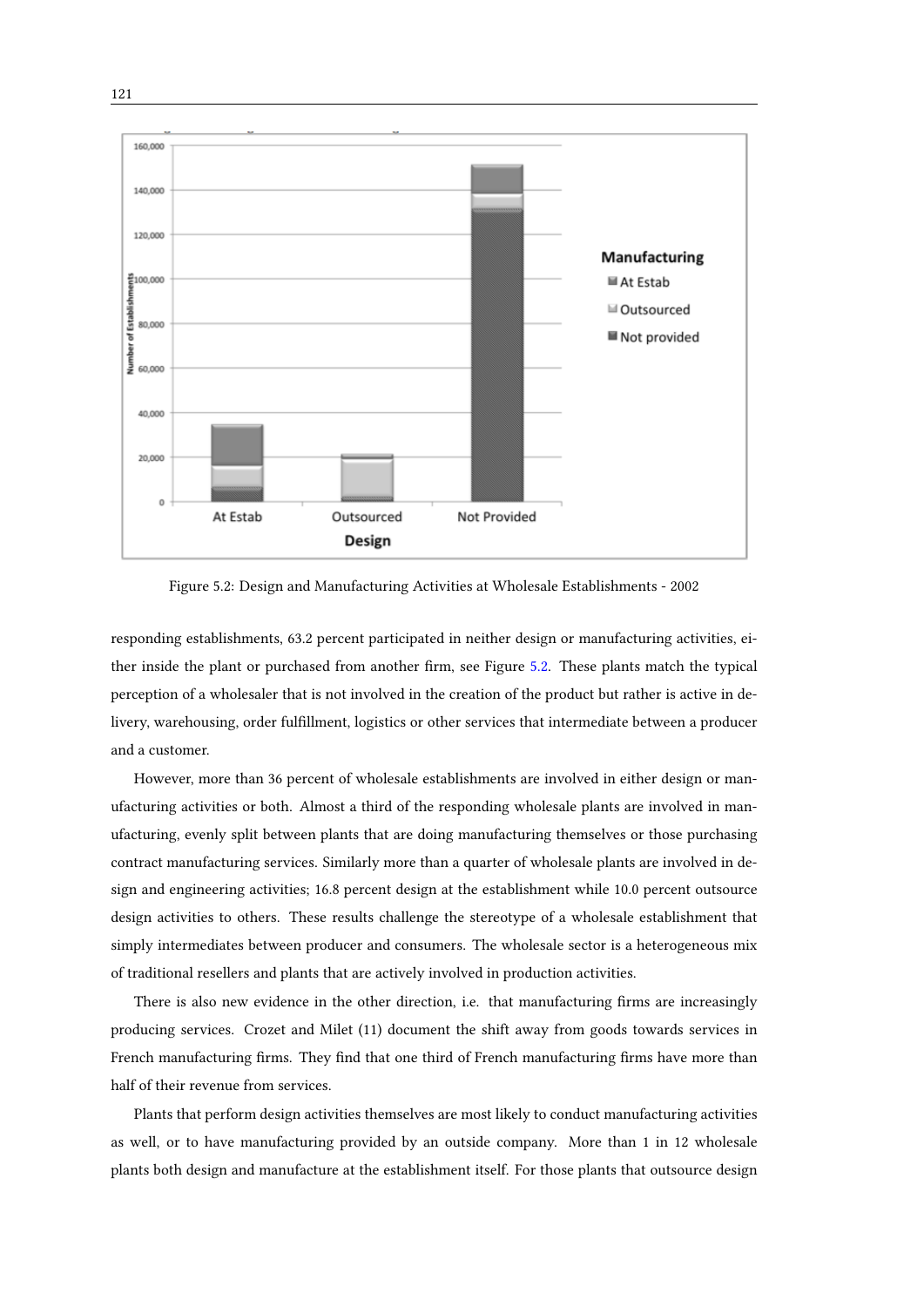activities, a large majority (more than 80 percent) also contract for manufacturing services.

#### 2007

As discussed above, the coverage and format of the questions changed between the 2002 and 2007 Economic Censuses. In Table 5.2 we report three dimensions of the underlying sample of plants for 2007: those that did or did not perform design activities at the plant, the primary activity of the plant, and whether or not the plant contracted for manufacturing services, either inside or outside the US. To be included in the table, an establishment had to provide a response to all three of the questions.<sup>18</sup>

Of the 140,726 responding establishments, 15.2 percent indicated that they perform design activities at the plant, down slightly from 2002. More than a fifth of wholesale plants (21.5 percent) are involved in activities related to manufacturing either through the purchase or sale of contract manufacturing services or because they report their primary activity to be manufacturing. There is substantial variation in manufacturing activities depending on whether or not the plant does design in-house. 67.5 percent of designing establishments buy or sell CMS or have their primary activity as manufacturing. Only 13.3 percent of non-design plants are similarly involved in manufacturing activities.

For these plants with no design activities, 95.2 percent report their primary activity to be in "resales" or "other". These establishments conform to the traditional view of a wholesalers. The remaining 5,678 establishments with no design activity at the plant describe their primary activity as manufacturing or contract manufacturing for others.

Among the 21,430 establishments that do report design activities, 6,829 (31.9 percent) report their primary activity as manufacturing and another 8.3 percent are primarily contract manufacturers for other companies, see Figure 5.3. Although categorized as wholesalers, these plants are performing a substantial range of manufacturing-related activities. Even among establishments that describe themselves as resellers (or other), almost 46 percent are purchasing contract manufacturing services from domestic or foreign locations in addition to their own design activity.

The 2007 questions also shed light on the role these non-traditional wholesale establishments play in global production chains. Two percent of establishments that do not design their products purchase CMS offshore. In contrast, 13 percent of wholesale plants that design their own goods also offshore customized production (i.e., purchase CMS abroad). Fort (16) examines offshore CMS purchases in the manufacturing sector and finds that the share of offshoring establishments is close to two percent. The share of designing wholesale establishments that offshore is therefore more than six times the share of manufacturing establishments that offshore. We do note that, as in the results for manufacturing reported in Fort (16), establishments with domestic CMS purchases are still more prevalent than establishments with offshore purchases.<sup>19</sup>

<sup>&</sup>lt;sup>18</sup>The exact questions from the 2007 CW form can be found in Figure 5.5. This requirement that a plant provides an answer to all three questions results in the smaller sample size in Table 5.2 than in Table 5.1. One and two-way tabulations that are not limited to the subset of plants that responded to all three questions result in comparable percentages of plants across the categories.

<sup>&</sup>lt;sup>19</sup>Fontagné and D'Isanto (15) find that 4.2 percent of French non-financial firms source activities from abroad.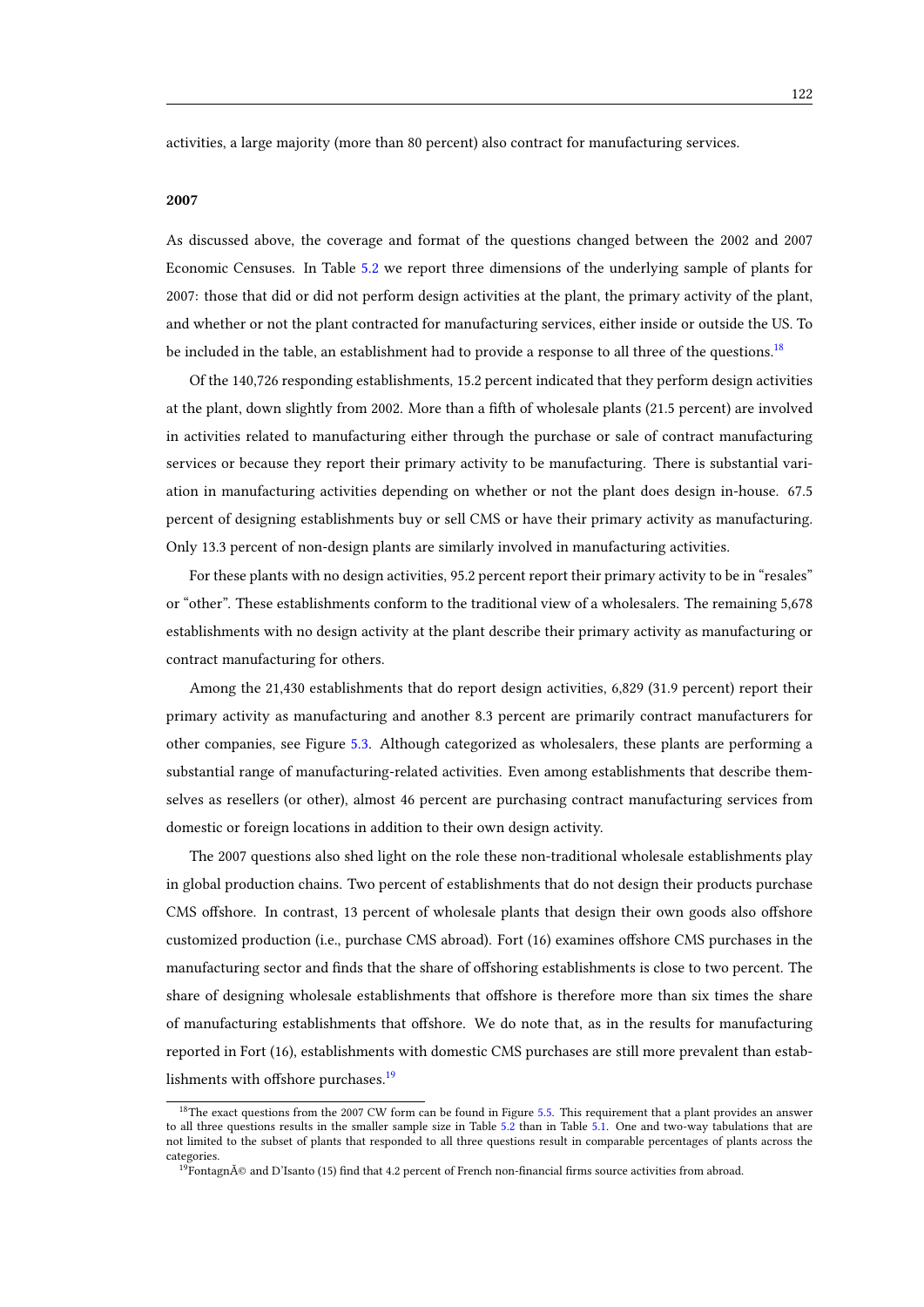

Figure 5.3: Design and Manufacturing Activities at Wholesale Plants, 2007

In both 2002 and 2007, a sizable fraction of wholesale plants are conducting a range of manufacturingrelated activities from design to the purchase of contract manufacturing services to manufacturing itself. Establishments that perform design are much more likely to have manufacturing activity at the plant or purchase contract manufacturing than plants that report no design activities.

# 5.4 Factoryless Goods Producers

The results above suggest that there are multiple types of wholesale plants engaged in a range of activities related to the production and distribution of manufactured goods. Both national statistical agencies and researchers are faced with the difficult question of how to conceptually and practically define an establishment that performs a sufficient range of manufacturing-related activities to be categorized as a factoryless goods producer. Whether or not FGPs should be moved from non-manufacturing sectors to manufacturing is a separate question.<sup>20</sup> Not every wholesale plant that does design, purchases contract manufacturing services, or manufactures onsite should qualify for this change in status. The range of manufacturing-related activity must be sufficient to cover both the conceptualization and fabrication of a good. Additional complications arise from the variation in underlying survey questions over time.

 $20$ One practical reason to classify FGPs in the manufacturing sector is to ensure adequate data collection. The CM collects much more detailed information on the inputs and outputs of the physical production process.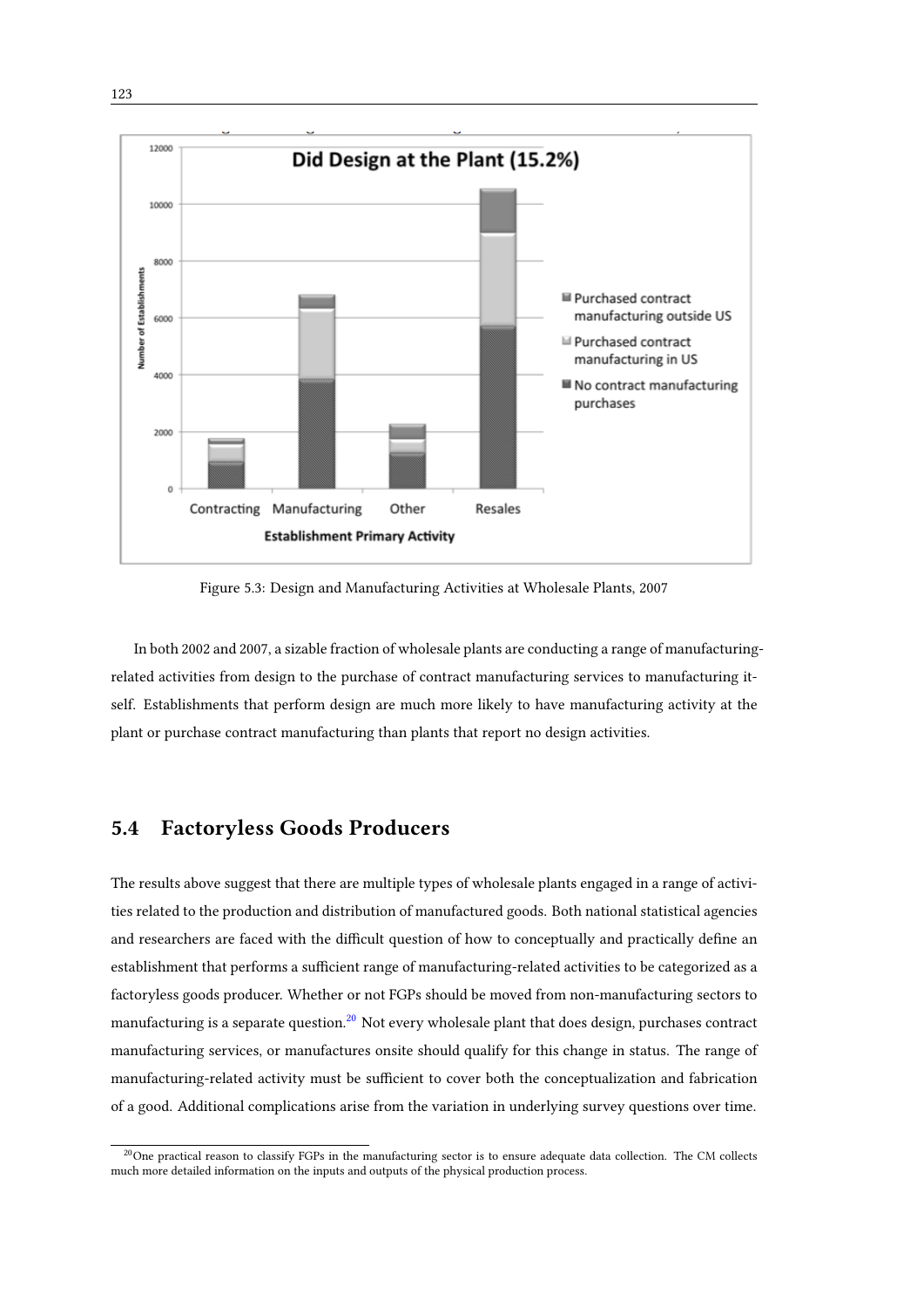#### 5.4.1 Definition of a Factoryless Goods Producer

Our definition is based on a combination of activities at the plant: the wholesale establishment must perform design (pre-production) and be involved in manufacturing in some capacity (physical transformation activities). Wholesale establishments by definition are also involved in post-production activities.

Definition 1A Factoryless Good Producer (FGP) is a wholesale establishment that performs design/engineering/R&D activity at the establishment and either conducts manufacturing operations at the establishment itself or purchases manufacturing services from a domestic or foreign company.

By this definition the wholesale plant has manufacturing-related activity both before (design) and during the production of the good. Wholesale establishments that are not FGPs (non-FGPs) include those that contract for design services, those that report no purchases of contract or onsite manufacturing even if design itself is occurring at the establishment, and those that are not involved in product design at all.<sup>21</sup> In theory the definition covers all wholesale establishments and divides them into FGPs and non-FGPs. In practice, wholesale establishments might not be able to be categorized if they did not answer the relevant questions about design and manufacturing and thus will be classified as Missing.<sup>22</sup> The implementation of our definition varies between 2002 and 2007. We caution that comparisons across the years are difficult both due to changes in the underlying sample of responding establishments as well as to changes in the nature of the questions in the Economic Censuses.

#### 5.4.2 FGPs in 2002

For 2002, using our definition, an FGP is an establishment in the wholesale sector that reports design activity in-house and either conducts manufacturing activity itself or purchases manufacturing services from outside the company.<sup>23</sup> These criteria mean that, for the 2002 CW, the establishment must have provided an answer to both the design and manufacturing questions to be classified as an FGP.<sup>24</sup>

The upper panel of Table 5.3 reports the counts of FGP and non-FGP plants in the wholesale sector along with their total sales and employment, while the bottom panel of the table provides similar totals for the population of wholesale and manufacturing establishments. We are able to classify almost half of the wholesale establishments in 2002 according to their FGP status. Of the plants with non-missing FGP

 $^{21}$ International and US definitions of FGPs differ according to the ownership of inputs but both use a definition that ignores manufacturing activity at the establishment. Using the same CW data, Bayard, Byrne, and Smith (5) adopt a version of this narrower definition of an FGP as a wholesale establishment that performs design and purchases contract manufacturing services. Wholesale establishments that both design and manufacture onsite are excluded from these definitions but are included in ours.

<sup>&</sup>lt;sup>22</sup>In practice it is sometimes possible to classify a plant based as non-FGP based on their answer to a single question. For example, if they indicate they did no design but did not answer the other questions or if they indicate they were not involved in manufacturing at the plant or through the purchase of contract manufacturing services but gave no information about their design activity.

 $^{23}$ In 2002, the Economic Census does not distinguish between domestic and foreign contract manufacturing purchases.

 $24$ However, we are able to categorize some plants as non-FGP even if they answered only one of the questions on design or manufacturing. All plants with no design and all plants that report no manufacturing are classified as non-FGP (regardless of their answer to the other question) and as a result the total number of plants in Table 5.3 is greater than the totals in Table 5.1.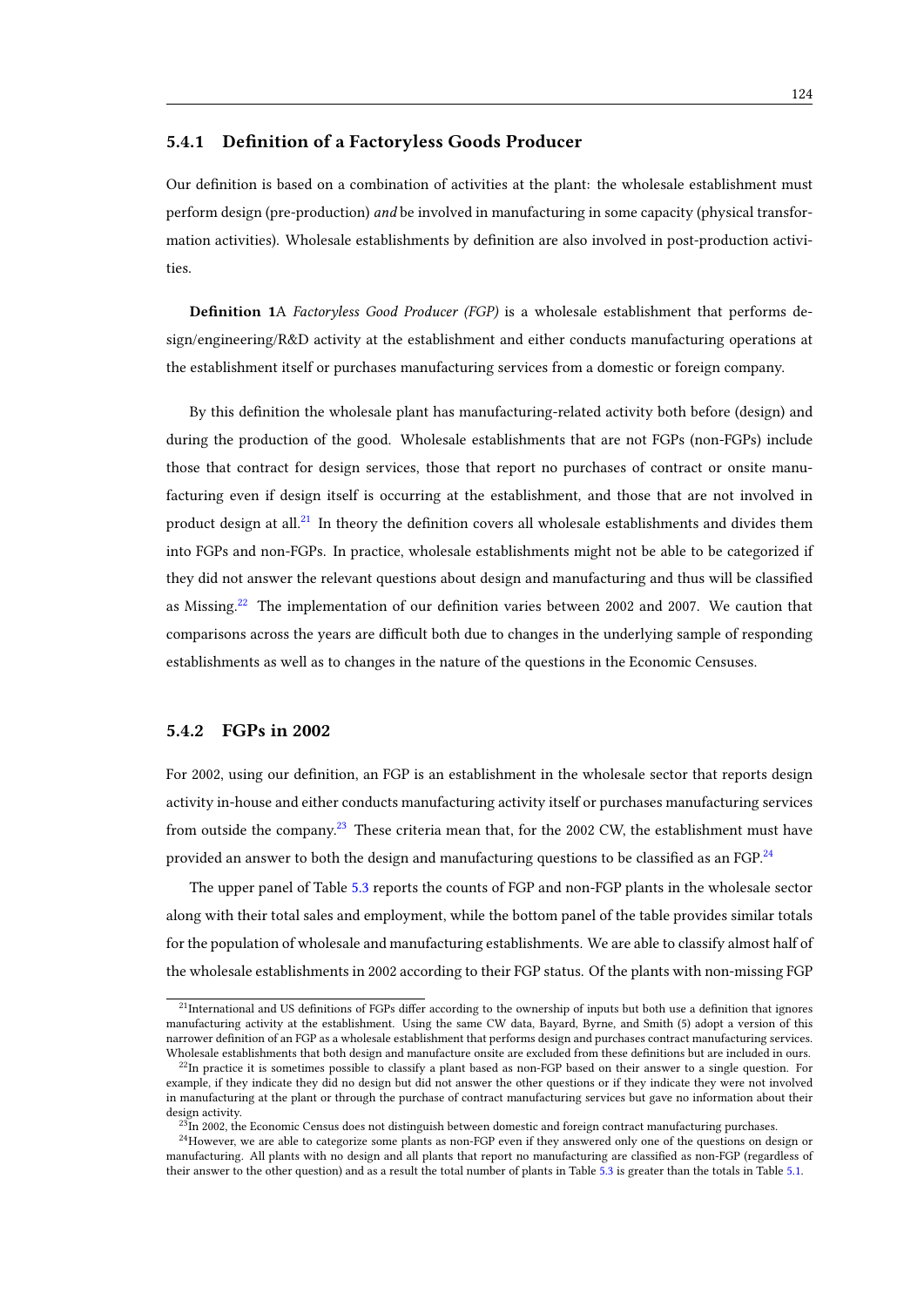status, 13.5 percent are Factoryless Goods Producers doing both design and manufacturing activities.<sup>25</sup> The FGP plants have \$253B in sales and employ 595,000 workers. Compared to the population of wholesale establishments, FGP establishments represent 6.5 percent of total establishments and account for 10.2 percent of employment and 5.2 percent of output.<sup>26</sup>

#### 5.4.3 FGPs in 2007

As mentioned earlier, the questions about manufacturing-related activities at the establishment changed between the 2002 and 2007 Censuses. In addition in 2007 not every wholesale industry was asked the questions. To qualify under our definition of FGP in 2007, a plant had to either (a) do design and have its primary activity as Manufacturing, Contracting, or Other or (b) do design with the primary activity of Resales and purchase contract manufacturing services. A plant was non-FGP if it either (a) did not perform design or (b) did design with the primary activity of Resales but did not purchase contract manufacturing services.

Table 5.4 gives plant, sales and employment totals for FGP and non-FGP plants in 2007 in the upper panel. The numbers of plants that are classified as FGP or non-FGP drops between 2002 and 2007 even as the population of wholesale establishments grows slightly.<sup>27</sup> This is likely due to the difference in the questions asked in the 2007 Census, the need for responses to three questions instead of two, and the fact that not all industries in the Wholesale Trade sector were asked the EA questions. Of the wholesale plants with non-missing status in 2007, 10.5 percent are classified as FGP with \$279B in sales employing 431,000 workers.

Interestingly, in the 2007 Economic Census, a subset of manufacturing establishments was asked the same questions about design, primary activity and CMS purchases and thus we are able to classify manufacturing firms according to the same criteria. The majority of manufacturing establishments with non-missing data satisfy the FGP criteria (58.4 percent) and they account for just under half of total manufacturing sales and employment.

## 5.5 Characteristics of FGP Establishments

In this section we compare FGP establishments, non-FGP establishments, all wholesalers, and manufacturing establishments in terms of employment, wages, sales, labor productivity, and age. As there is no formal theoretical guidance from the literature on how these characteristics should vary across plant

 $^{25}$ These 28,331 FGP establishments represent the sum of the 18,539 plants that did design and manufacturing at the plant (Table 5.1 row 1 column 1) and the 9,792 plants that did design at the plant and purchased CMS (Table 5.1 row 1 column 1).

<sup>26</sup>We caution that these shares represent the activity at plants we can identify as FGP, i.e. a lower bound, as the FGP status of more than half of plants in the Wholesale sector is missing.

<sup>&</sup>lt;sup>27</sup>The 16,752 FGP establishments in 2007 represent the sum of the 10,881 plants that did design at the plant and had Contracting, Manufacturing or Other as their primary activity (Table 5.2 rows 1-3 column 4) and the 4,842 plants that did design at the plant,purchased CMS, and had Resales as their primary activity (Table 5.2 row 4 columns 1-2). Note that these numbers sum to only 15,723 since Table 5.2 is limited to establishments that answered the design question, the primary activity question and the CMS question. In contrast, FGP status is defined for all plants that answered the design question and at least one of the primary activity and CMS questions.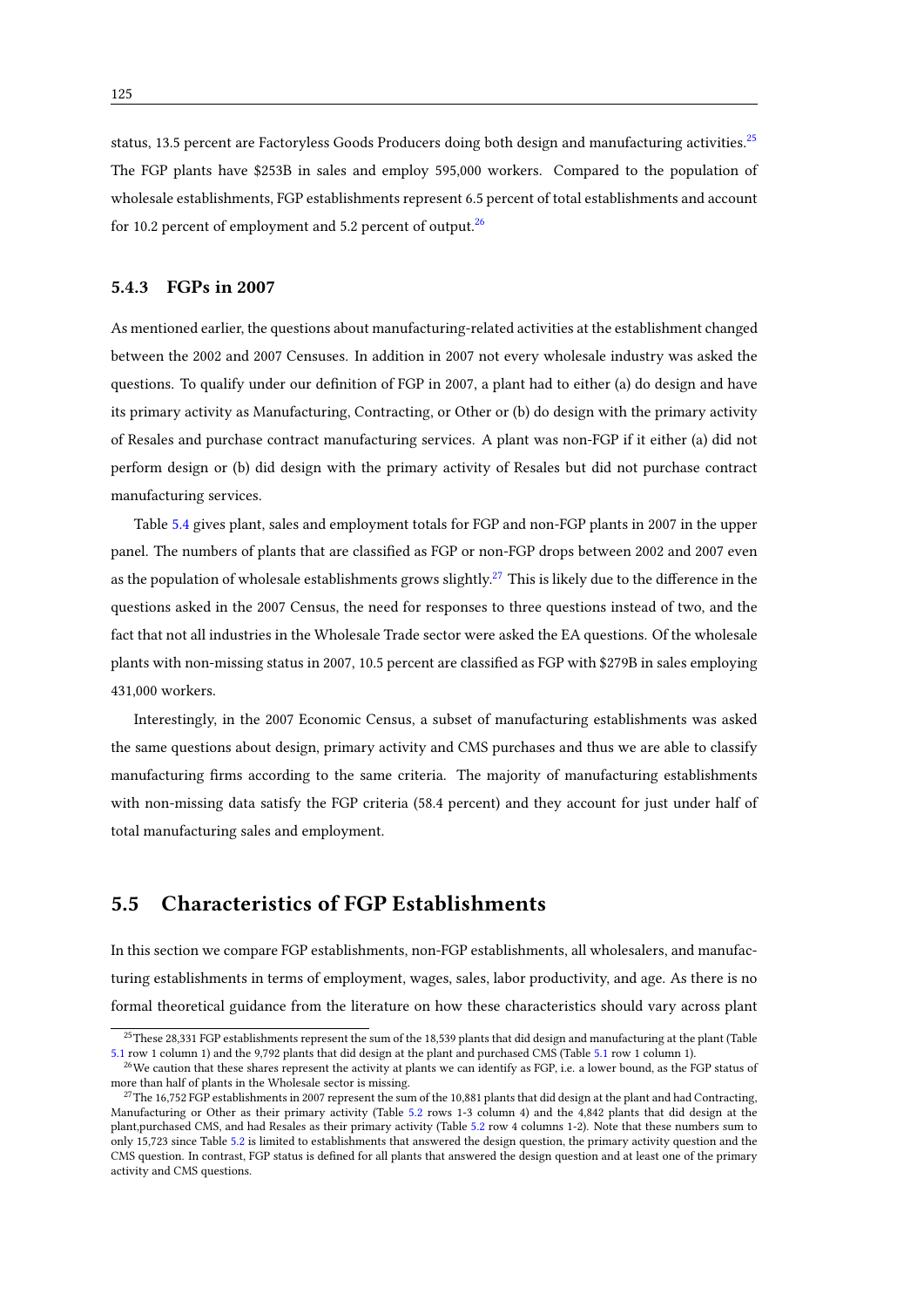types, we describe two possible wholesale establishments. The FGP plant creates, designs and engineers the product itself and coordinates the production, possibly through the purchase of CMS. Wholesale status means it is likely that the establishment is involved in post-production logistics and distribution. The traditional wholesale establishment (non-FGP) is not involved with pre-production activities, purchases the finished good directly form the producer, and is primarily involved in post-production activities.

The addition of the design activities would tend to raise employment and measured value-added at the FGP plant, especially when adjusting for total sales. If pre-production workers are relatively skill intensive, average wages would also be higher at the FGP facility. Sales volume itself might be higher at the non-FGP plant, especially sales per employee, in part because the traditional wholesaler is likely to handle a wider variety of goods in any given market.

#### 2002

Table 5.5 reports unweighted means for each characteristic by plant FGP status in the top panel for 2002. Since differences in the means can come from a combination of within industry differences at FGP and non-FGP plants and the mix of industries in the sample of plants with non-missing FGP status (and the industry mix difference between FGP and non-FGP) we report the average unweighted ratio (or log difference) relative to the mean in the industry of the establishment in the middle panel. The bottom panel in the table gives unweighted means across all establishments in the wholesale and manufacturing sectors for comparison.

Within the sample of establishments where we can identify FGP status, we find that FGP plants have much lower sales and log value-added per worker than traditional wholesale plants (non-FGP), while employment is substantial larger and the average wage is comparable. They are also slightly younger.

The middle panel shows the extent to which the differences between FGPs and non-FGPs depend upon the industry composition of each group. In this panel, a value of one indicates that a plant is exactly at its industry mean (zero for log VA/worker). First, it is clear that, on average, plants in the FGP sample are larger and more productive than establishments with a missing status. Both FGPs and Non-FGPs have values greater than one. Second, the relative means reveal important within-industry differences from the raw averages presented in the top panel. Although non-FGPs still have more sales than FGPs, their relative mean is only 4.7 percent larger than the FGP mean, whereas the raw numbers suggested a 41 percent difference in size. In contrast, the relative means reveal even bigger differences in employment at FGPs versus non-FGPs. FGPs employ 1.67 times more workers than their industry average, compared to just 1.15 times for Non-FGPs.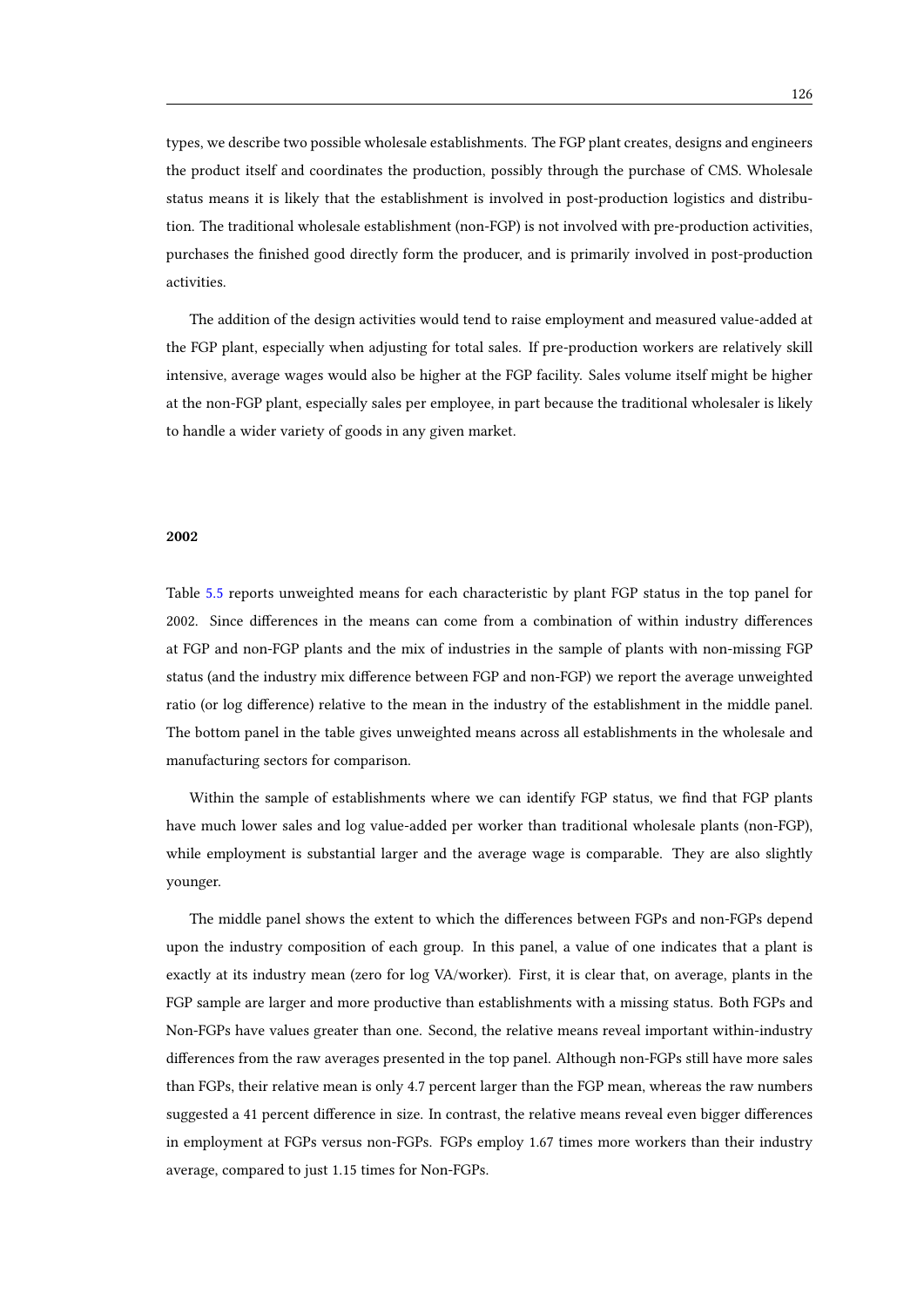#### 2007

127

We repeat the exercise for 2007 in Table 5.6. Within the sample of wholesale establishments where we can identify FGP status, we find that FGP plants have somewhat lower sales and substantially higher employment than traditional wholesale establishments as in 2002. However in this sample, FGP plants on average have higher wages and comparable, rather than lower, productivity. FGP plants are also younger than non-FGPs.

Looking at the middle panel, we find that relative to their industry averages, FGP establishments have substantially higher sales, wages, productivity and especially employment. On average, FGP plants are also larger, more productive, and pay higher wages than non-FGP plants in the same industry.

## 5.6 FGP Firms

Having established a number of plant-level facts, we turn our focus to the firm. While the Economic Censuses collect information at the unit of the establishment, economic decision-making in many cases takes place at the firm level. Most firms in both manufacturing and wholesale trade are single-plant (SP) organizations but the smaller number of multi-plant (MP) firms are disproportionately important in aggregate output, and employment and are more likely to produce multiple products (see Dunne, Roberts, and Samuelson (13) and Bernard, Redding, and Schott (9)). For SP firms, FGP status is a straightforward application of Definition 5.4.1; however, for MP firms we need a new definition. A Factoryless Good Producing Firm (FGPF or FGP firm) is a firm with at least one FGP wholesale establishment. The practical implementation of Definition 5.6 is complicated by the fact that each wholesale plant can be in one of three categories: FGP, non-FGP, or Missing. As a result, firms can also be in one of three categories: FGPF - at least one wholesale plant is an FGP, non-FGPF where none of the wholesale plants at the firm is identified as an FGP and at least one plant is identified as not being an FGP, and Missing - where every wholesale plant in the firm has Missing for its FGP status.<sup>28</sup>

MP firms can be comprised of only wholesale establishments, a mix of manufacturing and wholesale establishments and only manufacturing establishments. FGP firms come from the the first two firm types, any firm that has no wholesale (only manufacturing) establishments is not an FGPF.<sup>29</sup>

Table 5.7 reports the number of firms by FGP status and Firm type in 2002 (upper panel) and 2007 (lower panel). In 2002, 16.5 percent of the firms with non-Missing status are FGPFs and only a small fraction of FGPFs are Mixed firms. However, FGPFs are almost twice as likely to be a Mixed firm (3.8 percent) than are non-FGPFs (2.0 percent) or Missing firms. For 2007, as with the plant-level data, fewer firms have non-missing FGPF status and among those a smaller fraction are FGPF. Again the share of

 $28$ We note that this is a conservative definition of an FGP firm since a plant with missing status at a non-FGP firm may be an FGP. An alternative definition would have classified all firms with one or more plants with a missing status as Missing. However, this classification scheme would likely have resulted in a much bigger allocation of the larger, MP firms to the Missing category.

<sup>&</sup>lt;sup>29</sup>We note that all firms may have employment in other sectors, such as Retail Trade or Business Services, but we do not measure those activities here.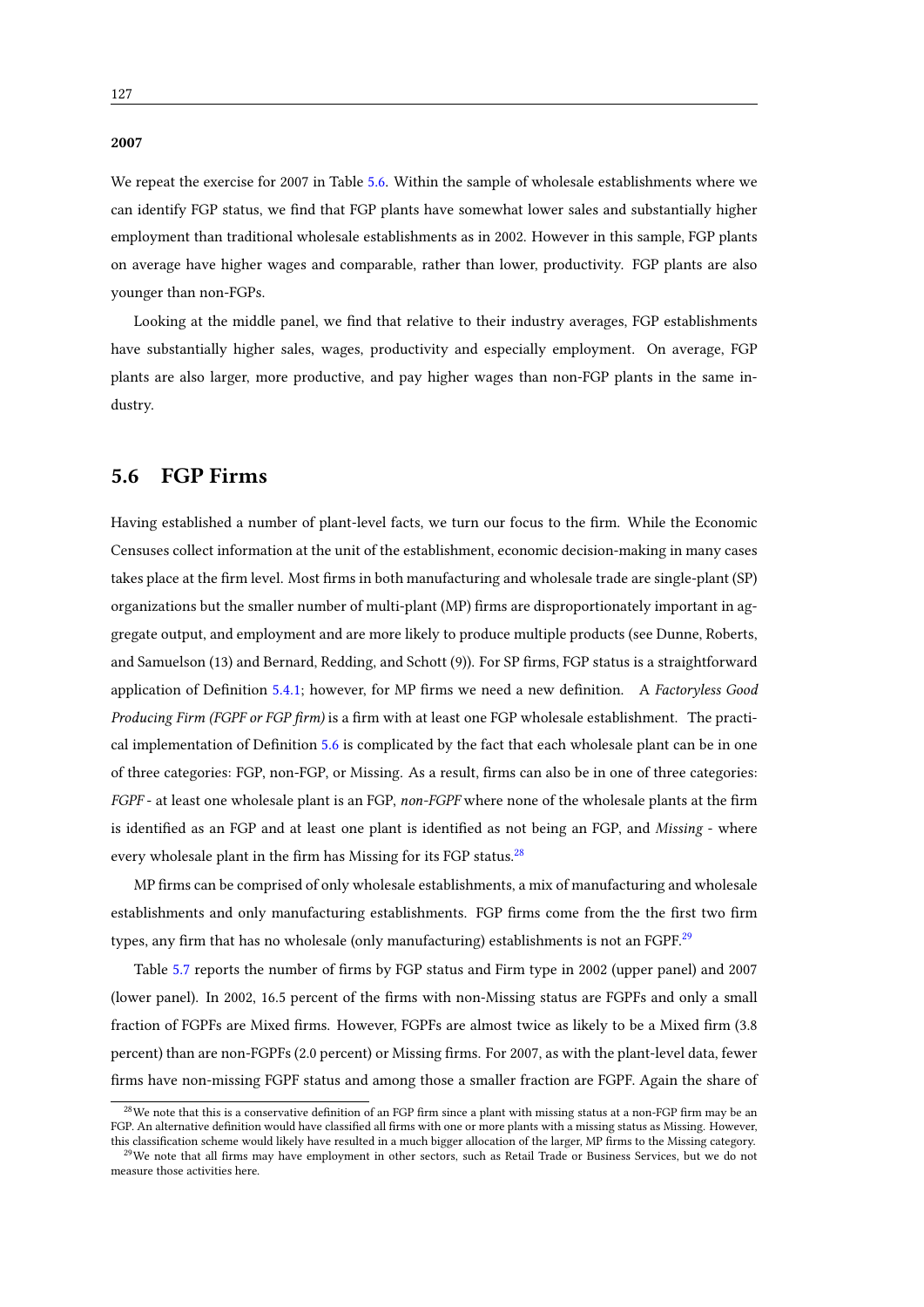Mixed firms among FGPFs is much higher (5.3 percent) than for non-FGPFs (2.0 percent)

Table 5.8 reports on firm characteristics by FGPF status and Firm type (upper panel) as well as by Census (lower panel) for 2002.<sup>30</sup> The comparable firm characteristics for 2007 are given in Table 5.9. Sales, employment, and imports are much larger at FGPFs than at other types of firms (non-FGPF or Missing) in both years. FGPFs also have more manufacturing plants on average (almost four times as many in 2002 and five times as many in 2007) than non-FGPFs. A portion of these differences is driven by the increased presence of Mixed firms in the FGPF category. Within each group, Mixed firms are dramatically larger, more productive, and more involved in imports. Despite this compositional component, the Mixed FGPFs are still different from the Mixed non-FGPs. They are more productive and have more sales, employment, and imports than the non-FGPFs. In addition, the Mixed FGPFs have twice as many manufacturing and wholesale establishments on average than non-FGPFs in both 2002 and 2007.

Tables 5.8 and 5.9 also show the average share of intra-firm (related party) imports by FGP status and firm type. The share of intra-firm imports for Mixed firms is between 0.25 and 0.27 for both FGPFs and non-FGPFs in 2002 and 2007. In contrast, FGPF Wholesale-only firms have a noticeably lower share of intra-firm imports compared to non-FGPFs. In 2002, the average share of intra-firm imports for FGPFs was only 0.09 compared to 0.13 for non-FGPFs. A similar pattern is evident in 2007. Wholesale-only FGPFs had an average share of intra-firm imports of 0.08 compared to 0.13 for non-FGPs.

# 5.7 Aggregate Implications

In this section we consider how employment and output aggregates for manufacturing would have been different if FGP establishments had been included in the manufacturing sector in 2002 and 2007 instead of in the wholesale sector. In 2017, the US Census Bureau is scheduled to do exactly this by recording FGPs in the manufacturing sector. We emphasize that the results in this section depend on our definition of FGP in each year. The difference in the survey questions and coverage over time makes even the comparison of the 2002 and 2007 numbers problematic.

A major concern for policymakers in advanced, industrialized economies has been the rapid and systematic decline in the manufacturing sector in recent decades. The focus of this paper is on the presence of FGPs that reside outside the manufacturing sector but conduct manufacturing-like or manufacturing-related activities. Broadly construed FGPs employ workers and produce output that is similar in many dimensions to traditional manufacturing operations but their employment and output do not count towards manufacturing aggregates.

Here we report the results of two exercises that shift FGPs to the manufacturing sector with adjustments to the aggregate manufacturing employment and output statistics.<sup>31</sup> In the first adjustment,

 $^{30}\rm{We}$  do not report normalization within industries due to the multi-industry nature of many firms.

 $31$ Using a narrower definition of FGPs and focusing on the semiconductor industry, Bayard, Byrne, and Smith (5) estimate that US manufacturing output would have been 7-30 percent higher in 2002 and 2007 if FGPs has been included. We consider FGPs more broadly and include a focus on employment which is typically the focus of policy debates on the manufacturing sector. They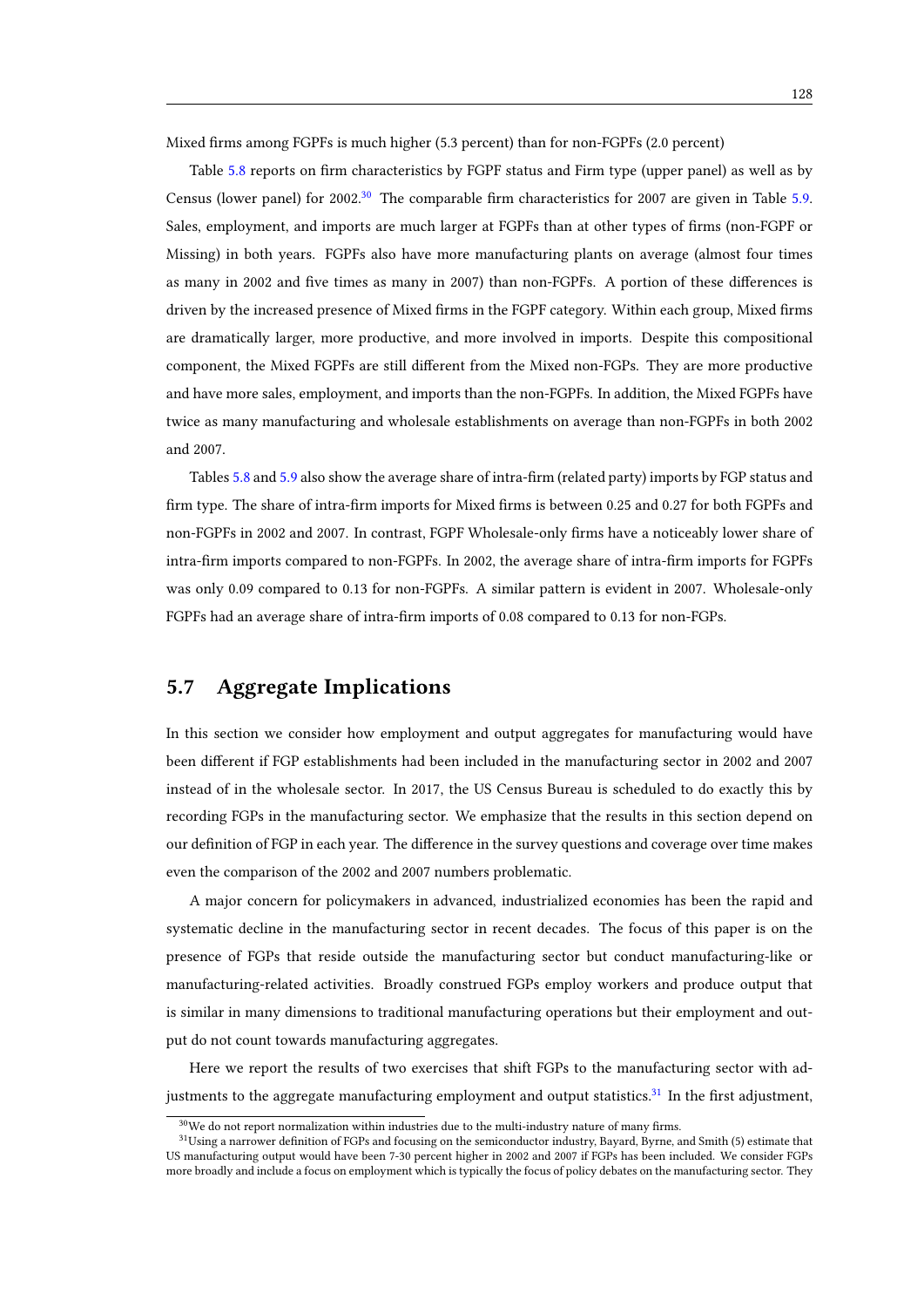we add employment (output) by establishments that we have identified as FGPs in 2002 and 2007 to existing manufacturing aggregates. In the second adjustment, we assume that the prevalence of FGPs in our samples of responding establishments holds for the entire population of wholesale plants and that employment and output at all those plants differs from their industry means to the same extent as found in the samples of responding establishments. The two methods provide rough lower and upper bounds on the extent of manufacturing-like activity due to the presence of FGPs in the Wholesale Trade sector. To the extent that FGPs are present in other sectors, such as Business Services, both of our estimates may understate the presence of FGPs and their employment and output.

The first method is quite straightforward and merely involves adding the employment and output aggregates at establishments identified as FGP in Section 5.4 to the reported manufacturing totals for each year. Reclassifying FGP establishments to the manufacturing sector would have increased reported manufacturing jobs by 595,000 in 2002 and by 431,000 in 2007, corresponding to an 4.0 percent increase in manufacturing employment in 2002 and 3.2 percent increase in 2007. The same method of adjustment would have resulted in increased reported manufacturing output by \$253B (6.5 percent) in 2002 and by \$279B (5.2 percent) in 2007.

The second method involves two strong additional assumptions. First, we assume that the fraction of FGPs in the overall wholesale sector is the same as that among those plants answering both the design and manufacturing questions in 2002, and those answering the design, primary activity and outsourcing questions in 2007. Second, we assume that all these FGPs are proportionally different from (larger than) the average in their industry in terms of employment and output to the same degree as the observed FGP plants (see Tables 5.5 and 5.6).

Applying the first assumption results in 58,147 FGPs in 2002 and 45,624 FGPS in 2007. Average employment at wholesale plants was 13.5 workers in 2002 and 14.3 workers in 2007 and the withinindustry FPG-adjustment factors were 1.67 and 1.65 respectively yielding an average of 22.5 workers per FGP in 2002 and 23.6 workers per FGP in 2007.

This more liberal set of assumptions results in 1,311,000 more manufacturing jobs in 2002 and 1,934,000 in 2007, 9.0 percent and 14.4 percent respectively. The same method of adjustment would have resulted in increased reported manufacturing output by \$758B (19.4 percent) in 2002 and by \$895B (16.8 percent) in 2007.

# 5.8 Conclusions

Large numbers of workers in the wholesale sector are employed at plants that engage in manufacturingrelated activities. Unlike traditional wholesalers, these establishments are not primarily engaged in intermediation but instead undertake design and engineering of products themselves and exert control

find a larger share of output in FGPs in the semiconductor sector than we do for manufacturing overall. This difference might exist in part because the semiconductor industry has undergone more production fragmention than the average manufacturing sector.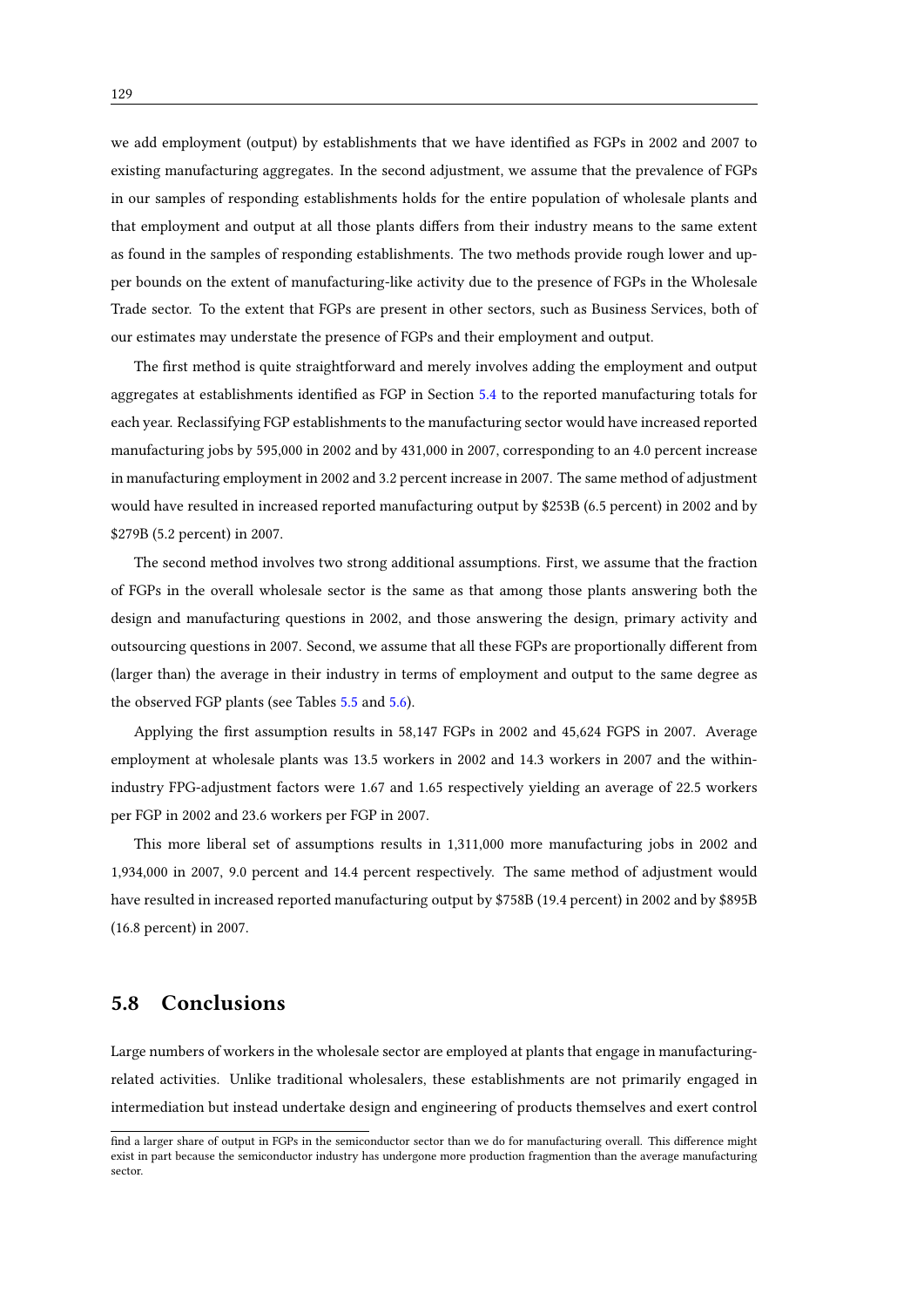over the production process. To date, many of these factoryless goods producers have been hidden in the wholesale sector. Our findings open a window into the extent and characteristics of FGPs in the US wholesale sector. The potential for increasing fragmentation of production across firms and borders means that FGPs are likely to play an even larger role in industrialized economies in years to come.

The findings in this paper raise issues for academic researchers and statistical agencies. There is the relatively straightforward question of how to assign FGPs to broad sectors such as manufacturing or wholesale trade. Our results suggest that merely asking plants about their outsourcing activities might miss an important segment of FGPs, those that design their goods and still do some manufacturing but not enough to be reclassified as traditional manufacturers. Our findings suggest that moving FGPs to manufacturing will substantially raise measured manufacturing employment. These results also raise questions about the production process itself and how it is fragmented across locations and firms. Measurement of output and inputs may be fundamentally different at FGPs than at integrated manufacturing firms or at more traditional wholesalers with obvious consequences for measuring value-added and productivity. The presence of FGPs in an industry also complicates the already-difficult job of measuring productivity, both within FGPs over time and between FGPs and other plants. We lack evidence on their production function, or on how their existence may bias existing estimates of productivity.

Our results suggest a fruitful area of research related to theoretical models of tasks, outsourcing and offshoring. The largely neglected wholesale trade sector contains a sizable number of establishments that are at the forefront of this type of production fragmentation. The FGPs we document in this paper suggest that, at least for some producers, it is optimal to fragment the majority of the physical transformation activities to another location. We also find that these plants are systematically different from integrated manufacturers or traditional wholesale intermediaries. Rodríguez-Clare (25) develops a dynamic model of offshoring in which the reallocation of factors of production away from manufacturing and towards design activities can result in long-term productivity gains for the offshoring country. The factoryless goods producers we document in this paper provide evidence of a production process that is consistent with this mechanism. However, our results only provide a snapshot of FGPs at two points in time. We know nothing about how they are created, for example whether they are new establishments or transformations of existing ones, or how they perform over time in terms of output, employment growth, and survival.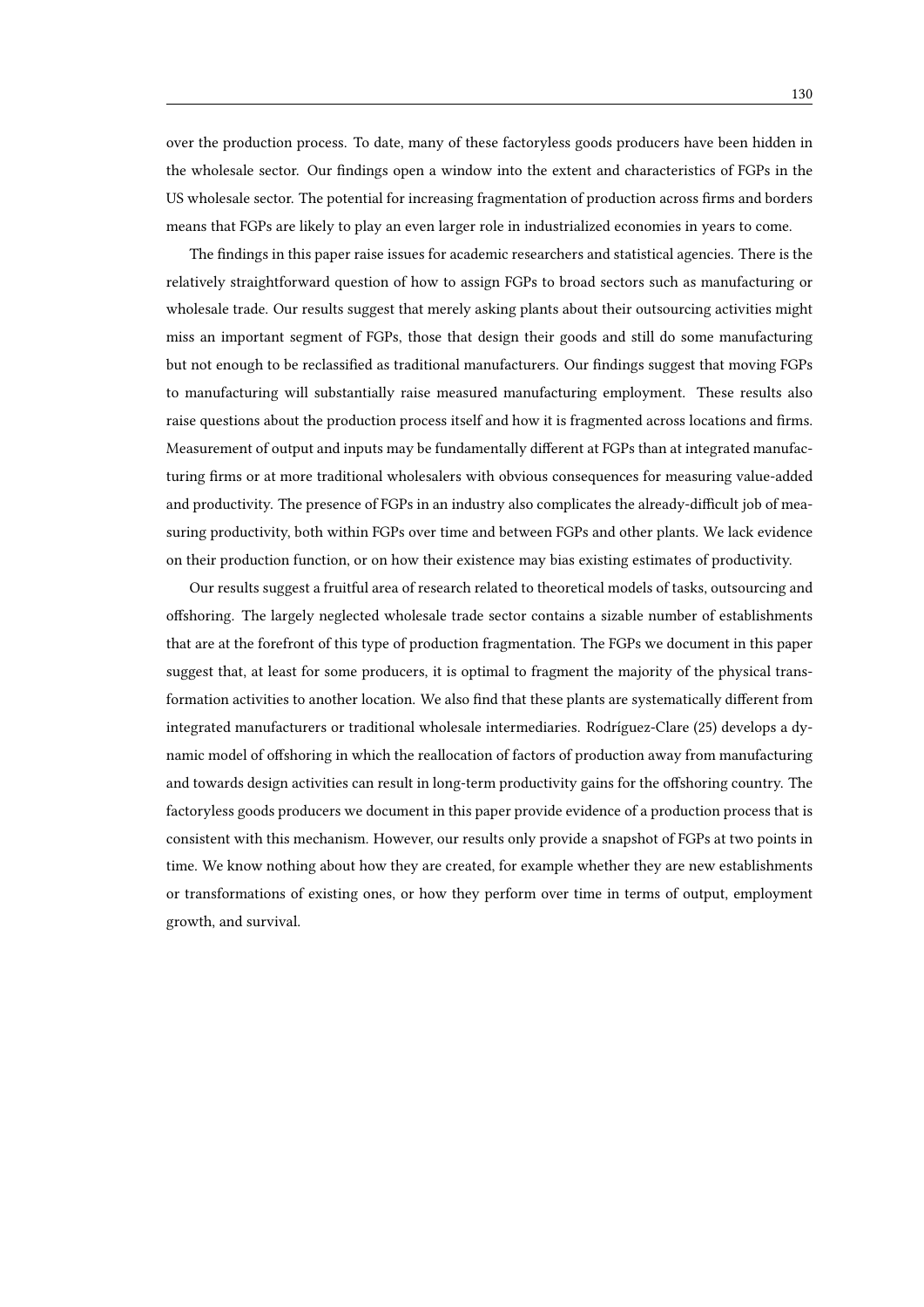# Bibliography

- [1] Akerman, A. (2010): "A theory on the role of wholesalers in International trade based on economies of scope," Research papers in economics, Stockholm University, Department of Economics.
- [2] Akerman, A., and L. Py (2011): "Outsourcing and the Division of Labor between Firms: Evidence from Swedish Cities," mimeo, Stockholm University.
- [3] Antràs, P., and E. Helpman (2004): "Global Sourcing," Journal of Political Economy, 112(31), 552– 580.
- [4] BALDWIN, R., AND A. VENABLES (2010): "Relocating the Value Chain: Offshoring and Agglomeration in the Global Economy," NBER Working Paper 16611.
- [5] BAYARD, K., D. BYRNE, AND D. SMITH (2013): "The Scope of U.S. Factoryless Manufacturing," mimeo, Federal Reserve Board.
- [6] Bernard, A. B., M. Grazzi, and C. Tomasi (2011): "Intermediaries in International Trade: Direct versus indirect modes of export," NBER Working Papers 17711, National Bureau of Economic Research.
- [7] BERNARD, A. B., J. B. JENSEN, S. J. REDDING, AND P. K. SCHOTT (2010): "Wholesalers and Retailers in US Trade," American Economic Review, 100(2), 408–13.
- [8] Bernard, A. B., J. B. Jensen, and P. K. Schott (2009): "Importers, Exporters, and Multinationals: A Portrait of Firms in the U.S. that Trade Goods," in Producer dynamics: New Evidence from Micro Data, ed. by T. Dunne, J. Jensen, and M. Roberts. University of Chicago Press.
- [9] BERNARD, A. B., S. J. REDDING, AND P. K. SCHOTT (2010): "Multiple-Product Firms and Product Switching," American Economic Review, 100(1), 70–97.
- [10] Blum, B. S., S. Claro, and I. Horstmann (2010): "Facts and Figures on Intermediated Trade," American Economic Review, 100(2), 419–23.
- [11] CROZET, M., AND E. MILET (2013): "Shift from products to related services within firms," Discussion paper, Conference on the Factory-Free Economy.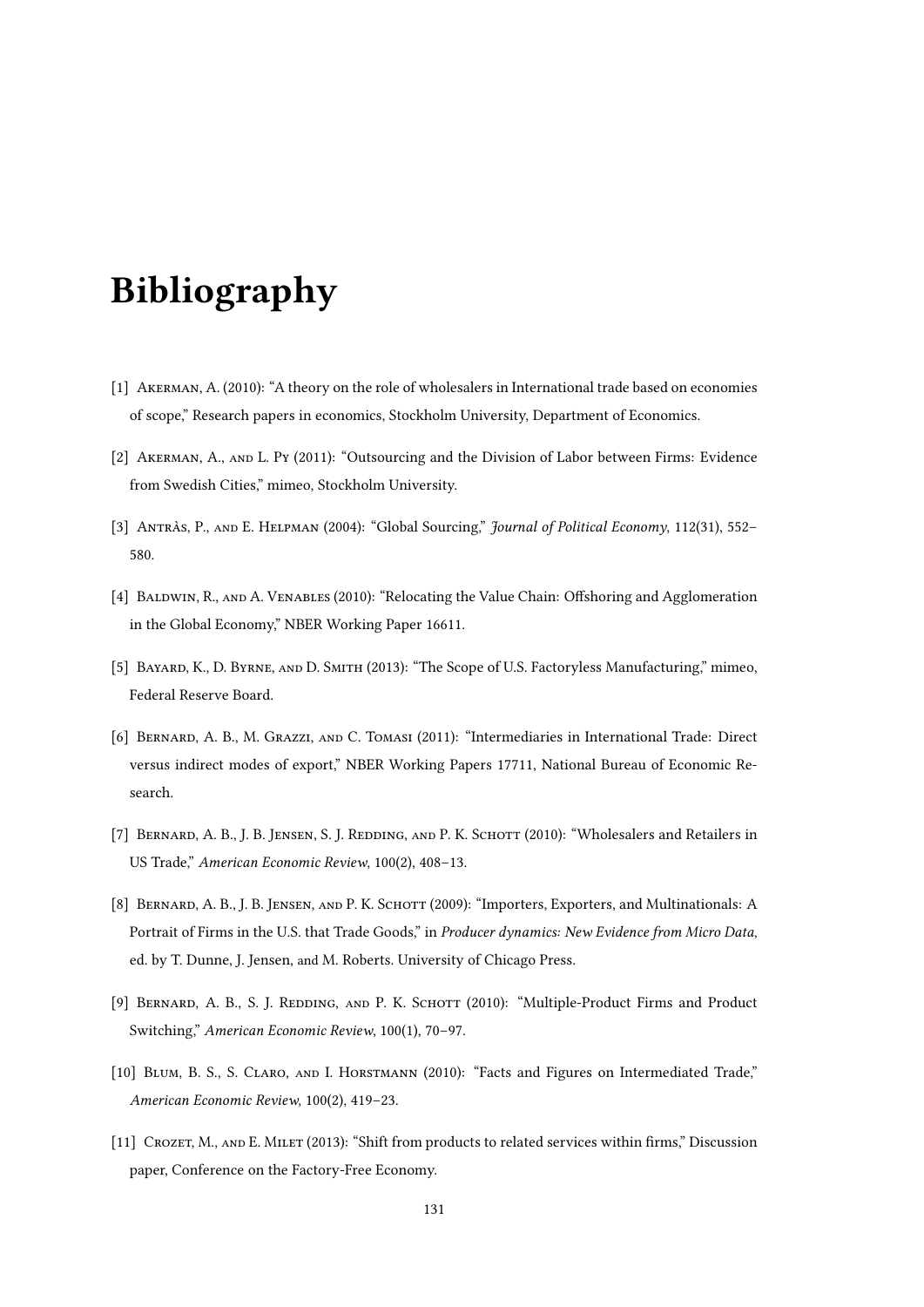- [12] DOHERTY, M. (2013): "Reflecting factoryless goods production in the U.S. statistical system," mimeo.
- [13] Dunne, T., M. J. Roberts, and L. Samuelson (1988): "Patterns of Firm Entry and Exit in U.S. Manufacturing Industries," Rand Journal of Economics, 19, 495–515.
- [14] Fally, T. (2012): "Production Staging: Measurement and Facts," Working paper, University of Colorado-Boulder.
- [15] Fontagné, L., and A. D'Isanto (2013): "Fragmentation: Survey-based evidence for France," Discussion paper, Conference on the Factory-Free Economy.
- [16] FORT, T. C. (2013): "Breaking up is hard to do: Why firms fragment production across locations," working paper, Tuck School of Business.
- [17] GROSSMAN, G. M., AND E. ROSSI-HANSBERG (2008): "Trading Tasks: A Simple Theory of Offshoring," The American Economic Review, 98(5), 1978–1997.
- [18] Hanson, G. H., R. J. Mataloni, and M. J. Slaughter (2005): "Vertical Production Networks in Multinational Firms," Review of Economics and Statistics, 87(4).
- [19] HUMMELS, D., J. ISHII, AND K.-M. YI (2001): "The Nature and Growth of Vertical Specialization in World Trade," Journal of International Economics, 54(1), 75–96.
- [20] Johnson, R., and G. Noguera (2012): "Fragmentation and Trade in Value Added Over Four Decades," Working Paper 18186, NBER.
- [21] KAMAL, F., B. R. MOULTON, AND J. RIBARSKY (2013): "Measuring "factoryless" manufacturing: Evidence from U.S. Surveys," mimeo.
- [22] Kraemer, K. L., G. Linden, and J. Dedrick (2011): "Capturing Value in Global Networks: Apple's iPad and iPhone," working paper, Personal Computing Industry Center, UC Irvine.
- [23] OMB (2010): "Economic Classification Policy Committee Recommendation Recommendation for Classification of Outsourcing in North American Industry Classification System (NAICS) Revisions for 2012," Federal register, Office of Management and Budget.
- [24] PIERCE, J. R., AND P. K. SCHOTT (2012): "The Surprisingly Swift Decline of U.S. Manufacturing Employment," Woking Paper 18655, NBER.
- [25] RODRÍGUEZ-CLARE, A. (2010): "Offshoring in a Ricardian World," American Economic Journal: Macroeconomics, 2(2).
- [26] Yeaple, S. R. (2003): "The Role of Skill Endowments in the Structure of U.S. Outward Foreign Direct Investment," The Review of Economics and Statistics, 85(3), 726–734.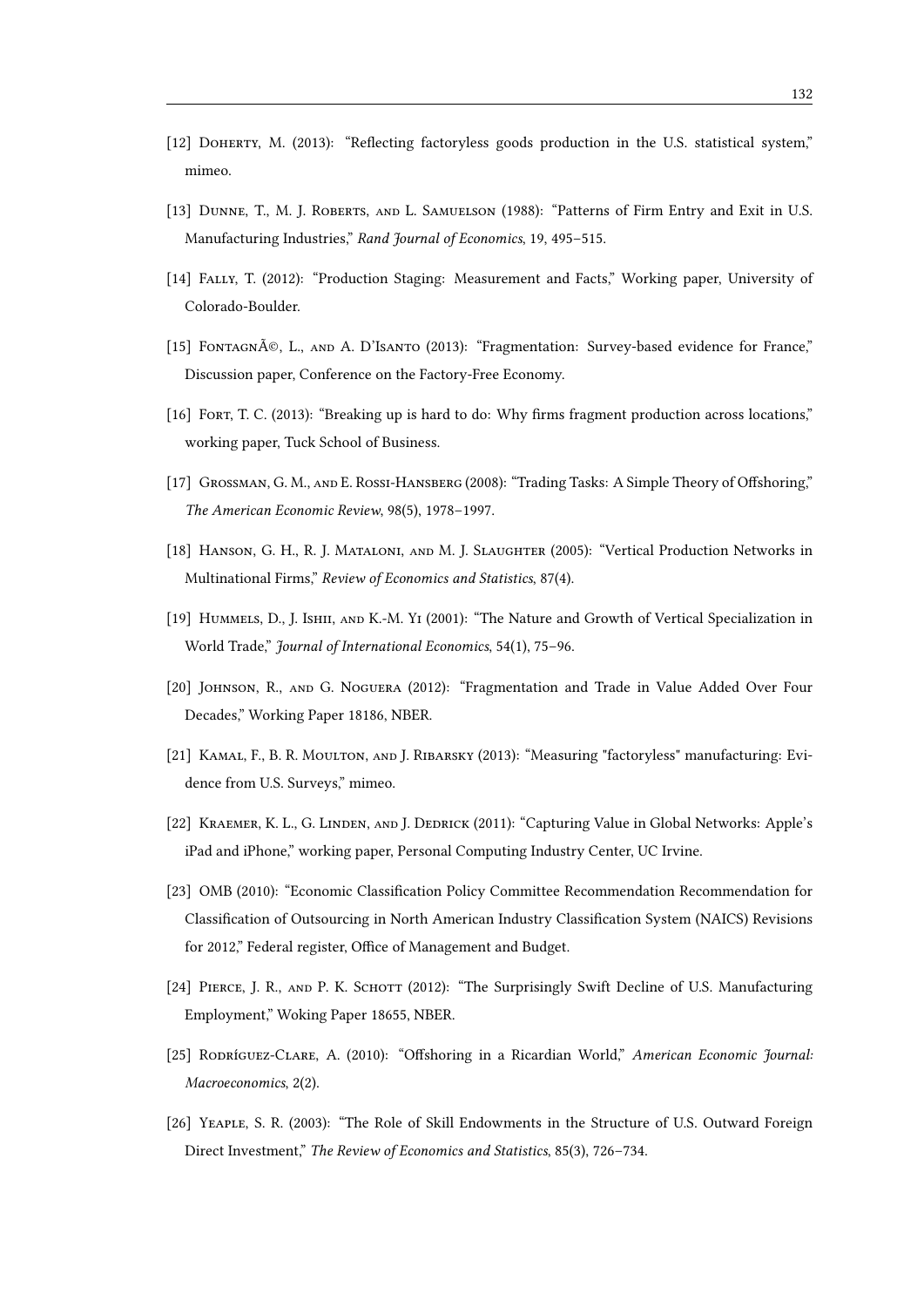# Appendix

# A. Data

The industry classifications for all establishments covered by the economic census and surveys are based on the North American Industry Classification System (NAICS). The method of assigning industry classifications and the level of detail at which establishments were classified depends on whether a report form is obtained for the establishment. Establishments that returned a report form are classified on the basis of their self-designation; product line sales, products produced, or services rendered; and responses to other industry-specific inquiries. Establishments that do not return a report form and those that were not sent a report form were classified using the following methods: (a) the most current industry classification available from the applicable Census Bureau current surveys or the previous economic census, (b) the classification from administrative records of other federal agencies, (c) a brief inquiry requesting information necessary to assign a kind-of-business code and/or (d) research done by Census Bureau analysts.

|    | <b>Form WH-42101</b>                                                                                                                                                       |                                                         |      |                                                            |      | Page 12                                                                     |
|----|----------------------------------------------------------------------------------------------------------------------------------------------------------------------------|---------------------------------------------------------|------|------------------------------------------------------------|------|-----------------------------------------------------------------------------|
| m  | Not Applicable.                                                                                                                                                            |                                                         |      |                                                            |      |                                                                             |
| 28 | <b>ESTABLISHMENT ACTIVITIES</b>                                                                                                                                            |                                                         |      |                                                            |      |                                                                             |
|    | A. Indicate activities that were performed by this establishment or were performed for this establishment by another<br>company during 2002.<br>(Mark "X" ALL that apply.) |                                                         |      |                                                            |      |                                                                             |
|    | <b>1.</b> Product Development                                                                                                                                              | This activity was<br>performed by this<br>establishment |      | This activity was<br>performed for this<br>another company |      | This activity was<br>not provided by<br>establishment by this establishment |
|    | a. Product design/engineering                                                                                                                                              | 0921                                                    | 0941 |                                                            | 0961 |                                                                             |
|    | <b>b.</b> Materials fabrication/processing/assembly/blending                                                                                                               | 0922                                                    | 0942 |                                                            | 0962 |                                                                             |

Figure 5.4: Census Design and Manufacturing Questions - 2002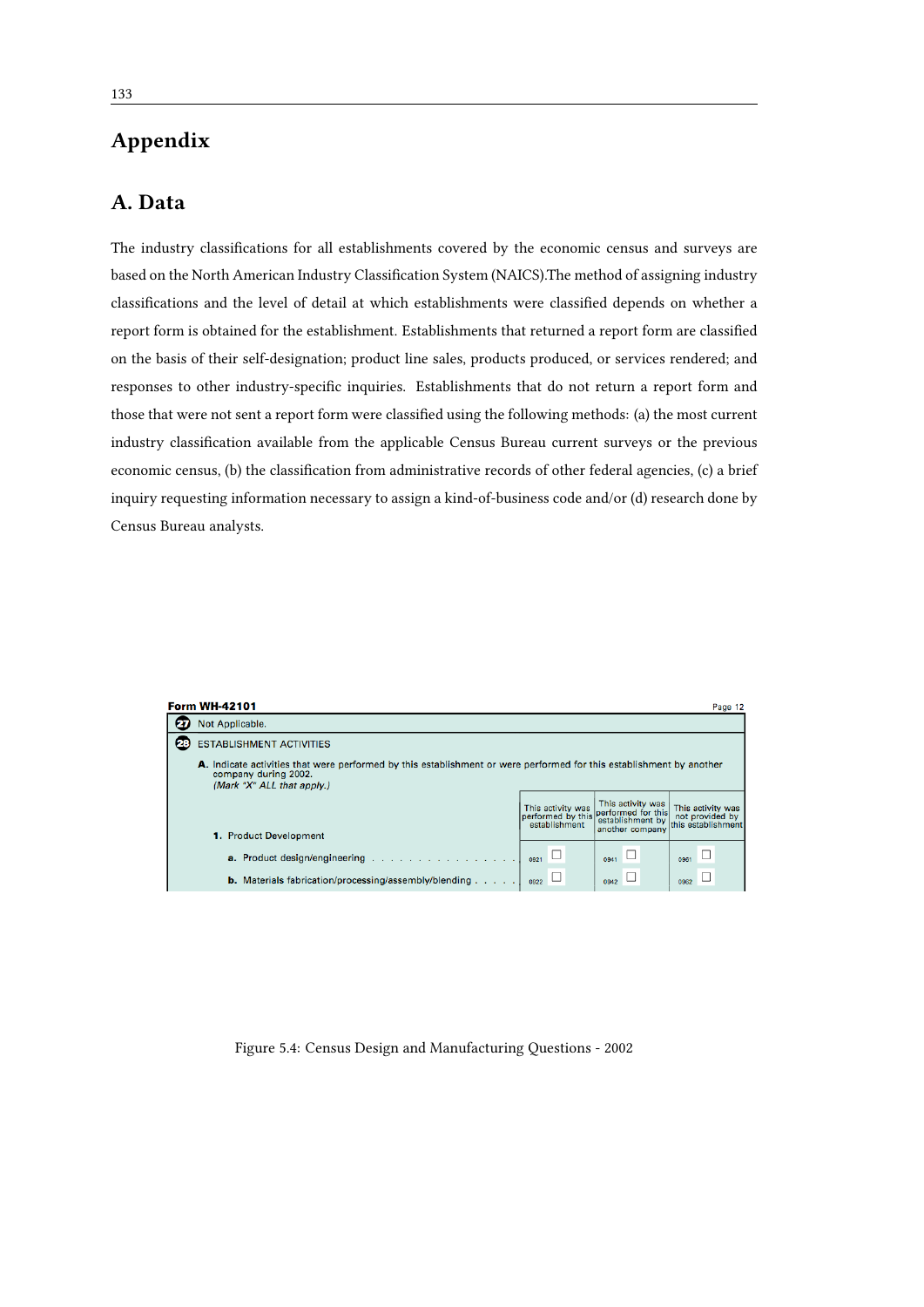|      |   |                                                                                                        | Page 12                                                                                                                                                                                                                                                                                                                                                                                                                                                                                                                                                                    |
|------|---|--------------------------------------------------------------------------------------------------------|----------------------------------------------------------------------------------------------------------------------------------------------------------------------------------------------------------------------------------------------------------------------------------------------------------------------------------------------------------------------------------------------------------------------------------------------------------------------------------------------------------------------------------------------------------------------------|
|      |   |                                                                                                        |                                                                                                                                                                                                                                                                                                                                                                                                                                                                                                                                                                            |
|      |   |                                                                                                        |                                                                                                                                                                                                                                                                                                                                                                                                                                                                                                                                                                            |
| 0318 |   | Yes                                                                                                    |                                                                                                                                                                                                                                                                                                                                                                                                                                                                                                                                                                            |
| 0319 | H | No                                                                                                     |                                                                                                                                                                                                                                                                                                                                                                                                                                                                                                                                                                            |
|      |   |                                                                                                        |                                                                                                                                                                                                                                                                                                                                                                                                                                                                                                                                                                            |
| 0362 |   | Providing contract manufacturing services for others                                                   |                                                                                                                                                                                                                                                                                                                                                                                                                                                                                                                                                                            |
| 0363 | ш | Transforming raw materials or components into new products that this establishment owns or<br>controls |                                                                                                                                                                                                                                                                                                                                                                                                                                                                                                                                                                            |
| 0364 |   | Reselling goods manufactured by others (with or without minor final assembly)                          |                                                                                                                                                                                                                                                                                                                                                                                                                                                                                                                                                                            |
| 0365 |   | Other - Specify $\mathbb{Z}$                                                                           |                                                                                                                                                                                                                                                                                                                                                                                                                                                                                                                                                                            |
| 0366 |   |                                                                                                        |                                                                                                                                                                                                                                                                                                                                                                                                                                                                                                                                                                            |
|      |   |                                                                                                        |                                                                                                                                                                                                                                                                                                                                                                                                                                                                                                                                                                            |
| 0496 |   | Yes, primarily with establishments WITHIN the 50 States and the District of Columbia                   |                                                                                                                                                                                                                                                                                                                                                                                                                                                                                                                                                                            |
| 0497 |   | Yes, primarily with establishments OUTSIDE of the 50 States and the District of Columbia               |                                                                                                                                                                                                                                                                                                                                                                                                                                                                                                                                                                            |
| 0498 |   | No                                                                                                     |                                                                                                                                                                                                                                                                                                                                                                                                                                                                                                                                                                            |
|      |   |                                                                                                        | Form WH-42301 (12/04/2006)<br>SPECIAL INQUIRIES - Continued<br><b>C.</b> OTHER ESTABLISHMENT ACTIVITIES<br>1. Did this establishment design, engineer, or formulate the manufactured products that it sold, produced, or<br>shipped?<br><b>2.</b> Which of the following best describes this establishment's primary activity? (Mark "X" only ONE box.)<br>3. Did this establishment purchase contract manufacturing services from other companies or other establishments<br>of your company to process materials or components that this establishment owns or controls? |

Figure 5.5: Census Design, Primary Activity and Outsourcing Questions - 2007

| <b>NAICS</b> Code | <b>NAICS</b> Description                                                                   |
|-------------------|--------------------------------------------------------------------------------------------|
| 423210            | <b>Furniture Merchant Wholesalers</b>                                                      |
| 423220            | Home Furnishing Merchant Wholesalers                                                       |
| 423410            | Photographic Equipment and Supplies Merchant Wholesalers                                   |
| 423420            | Office Equipment Merchant Wholesalers                                                      |
| 423440            | Other Commercial Equipment Merchant Wholesalers                                            |
| 423450            | Medical, Dental, and Hospital Equipment and Supplies Merchant Wholesalers                  |
| 423460            | Ophthalmic Goods Merchant Wholesalers                                                      |
| 423490            | Other Professional Equipment and Supplies Merchant Wholesalers                             |
| 423710            | Hardware Merchant Wholesalers                                                              |
| 423720            | Plumbing and Heating Equipment and Supplies (Hydronics) Merchant Wholesalers               |
| 423730            | Warm Air Heating and Air-Conditioning Equipment and Supplies Merchant Wholesalers          |
| 423740            | Refrigeration Equipment and Supplies Merchant Wholesalers                                  |
| 423840            | <b>Industrial Supplies Merchant Wholesalers</b>                                            |
| 423990            | Other Miscellaneous Durable Goods Merchant Wholesalers                                     |
| 424610            | Plastics Materials and Basic Forms and Shapes Merchant Wholesalers                         |
| 424690            | Other Chemical and Allied Products Merchant Wholesalers                                    |
| 424710            | Petroleum Bulk Stations and Terminals                                                      |
| 424720            | Petroleum and Petroleum Products Merchant Wholesalers (except Bulk Stations and Terminals) |
| 424910            | Farm Supplies Merchant Wholesalers                                                         |
| 424990            | Other Miscellaneous Nondurable Goods Merchant Wholesalers                                  |
| 425110            | <b>Business to Business Electronic Markets</b>                                             |
| 425120            | Wholesale Trade Agents and Brokers                                                         |

Figure 5.6: Industries not asked the Establishment Activity Questions - 2007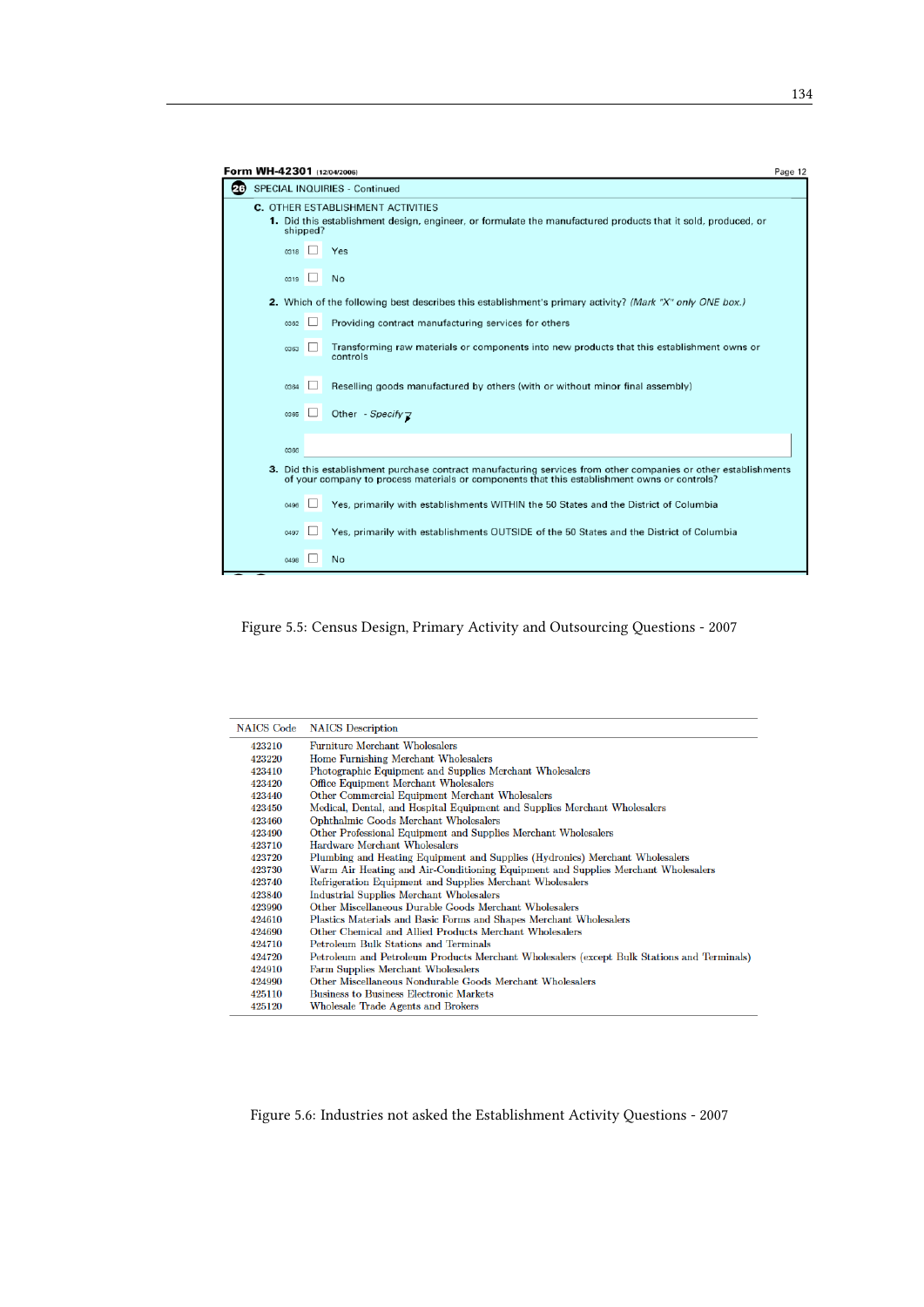# **B. Definitions of FGPs**

The Economic Classification Policy Committee (OMB (23)) gives the following definition of an FGP:

The factoryless goods producer (FGP) outsources all of the transformation steps that traditionally have been considered manufacturing, but undertakes all of the entrepreneurial steps and arranges for all required capital, labor, and material inputs required to make a good. Characteristics of FGPs include:

Owns rights to the intellectual property or design (whether independently developed or otherwise acquired) of the final manufactured product;

- May or may not own the input materials;
- Does not own production facilities;
- Does not perform transformation activities;
- Owns the final product produced by manufacturing service provider partners; and
- Sells the final product.

The FGP can provide information on the purchase of the manufacturing service, that is, the cost of the contract, but would not necessarily have production worker payroll or capital expenditures on plant and equipment. However, it can provide data on the number of units that were produced and the market value of the final product.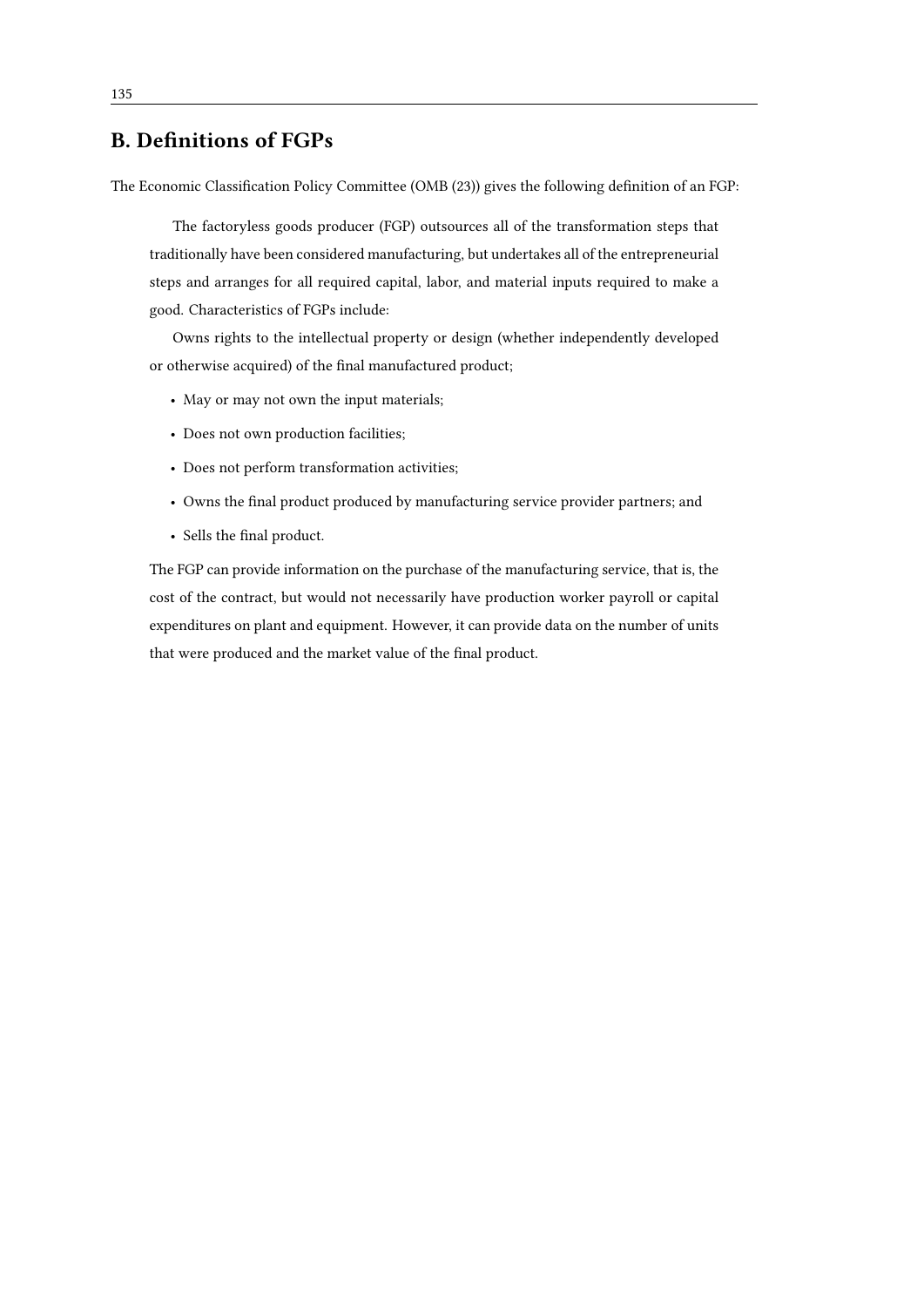|        |              |          | Manufacturing |         |         |
|--------|--------------|----------|---------------|---------|---------|
|        |              | At Plant | Outside       | No      | Total   |
|        | At Plant     | 18,539   | 9.792         | 6,450   | 34,781  |
|        | Outsourced   | 2.137    | 17,193        | 2.039   | 21,369  |
| Design | Not Provided | 13,130   | 6,983         | 131,231 | 151,344 |
|        | Total        | 33,806   | 33,968        | 139,720 | 207,494 |

Note: Each cell gives a count of the number of establishments. Establishments had to answer both the Design and Manufacturing questions to be included. Design refers to design or engineering activity in product development. Manufacturing refers to materials fabrication, processing, assembly, or blending. At Plant - activity was performed by this plant; Outsourced/Outside - activity was performed for this plant by another company; No - activity not provided by this plant. All plants were covered by the Census of Wholesale Trade.

Table 5.1: Design and Manufacturing Activities at Wholesale Plants, 2002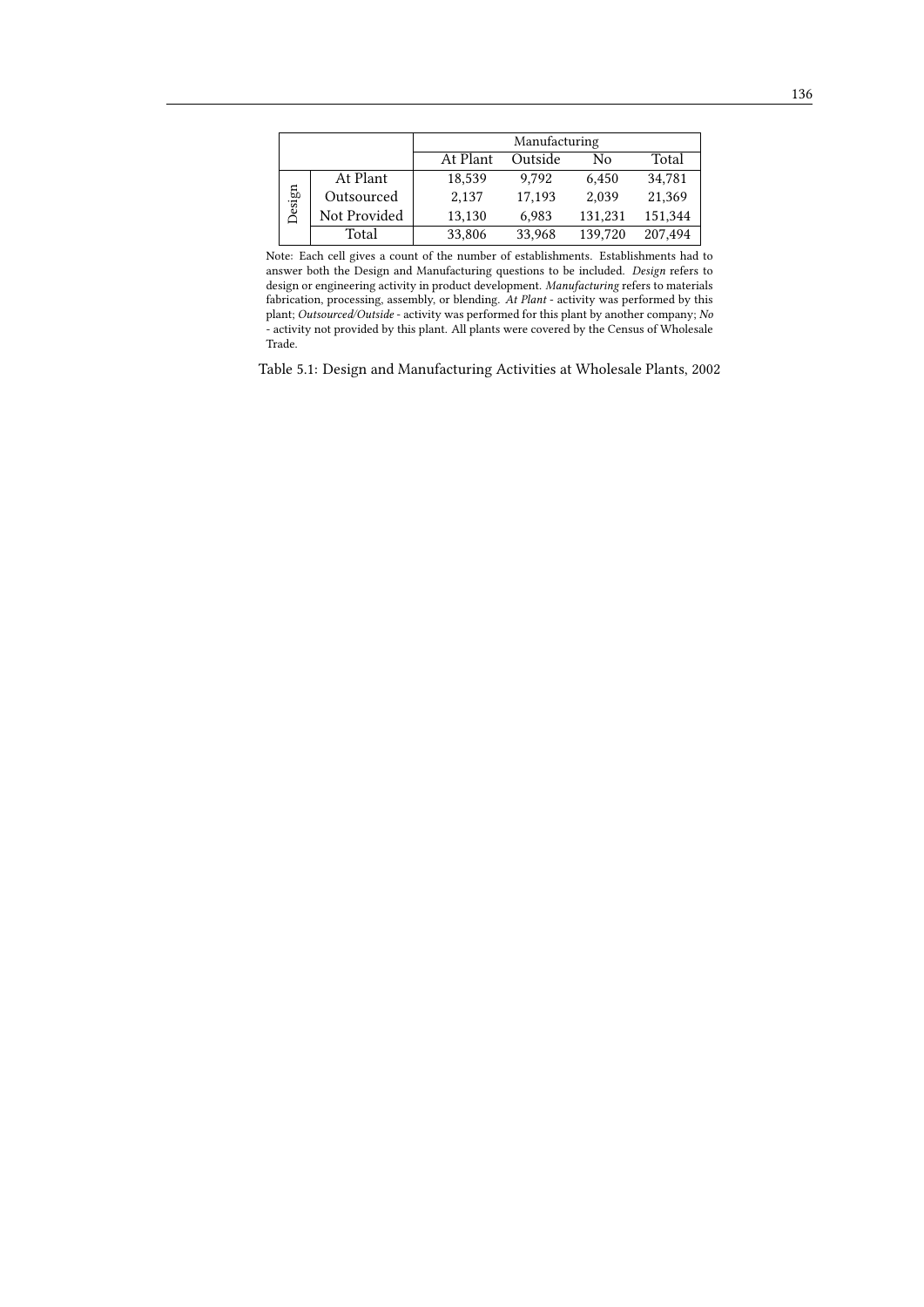|         |               |                               | Did Design at Plant           |                |         |
|---------|---------------|-------------------------------|-------------------------------|----------------|---------|
|         |               |                               | <b>Contract Manufacturing</b> |                |         |
|         |               | In US                         | Outside US                    | N <sub>0</sub> | Total   |
|         | Contracting   | 632                           | 207                           | 932            | 1,771   |
|         | Manufacturing | 2,507                         | 495                           | 3,827          | 6,829   |
|         | Other         | 480                           | 545                           | 1,256          | 2,281   |
|         | Resales       | 3,294                         | 1,548                         | 5,707          | 10,549  |
|         | Total - Yes   | 6,913                         | 2,795                         | 11,722         | 21,430  |
| Primary |               |                               | Did Not Design at Plant       |                |         |
|         |               | <b>Contract Manufacturing</b> |                               |                |         |
|         |               | In US                         | Outside US                    | No             | Total   |
|         | Contracting   | 596                           | 139                           | 1,657          | 2,392   |
|         | Manufacturing | 745                           | 84                            | 2,457          | 3,286   |
|         | Other         | 821                           | 301                           | 17,141         | 18,263  |
|         | Resales       | 7,085                         | 1,945                         | 86,345         | 95,375  |
|         | Total - No    | 9,247                         | 2,469                         | 107,600        | 119,316 |

Note: Each cell gives a count of the number of establishments. Only establishments that answered the Design, Contract Manufacturing, and Primary Activity questions are included. Design: Did this plant design, engineer or formulate the manufactured products that it sold, produced, or shipped (yes/no)? Primary refers to the establishment's primary activity: Contracting - Providing contract manufacturing services to others; Manufacturing - Transforming raw materials or components into new products that this plant owns or controls; Other - Other (sector-specific); Resales - Reselling goods manufactured by others (with or without minor final assembly). The Contract Manufacturing question is "Did this establishment purchase contract manufacturing services from other companies or other establishments of your company to process materials or components that this establishment owns or controls?" In US - primarily with plants within the 50 States and DC; Outside US - primarily with establishments outside the 50 States and DC; No - No. All plants were covered by the Census of Wholesale Trade.

Table 5.2: Design, Contract Manufacturing, and Primary Activity at Wholesale Plants, 2007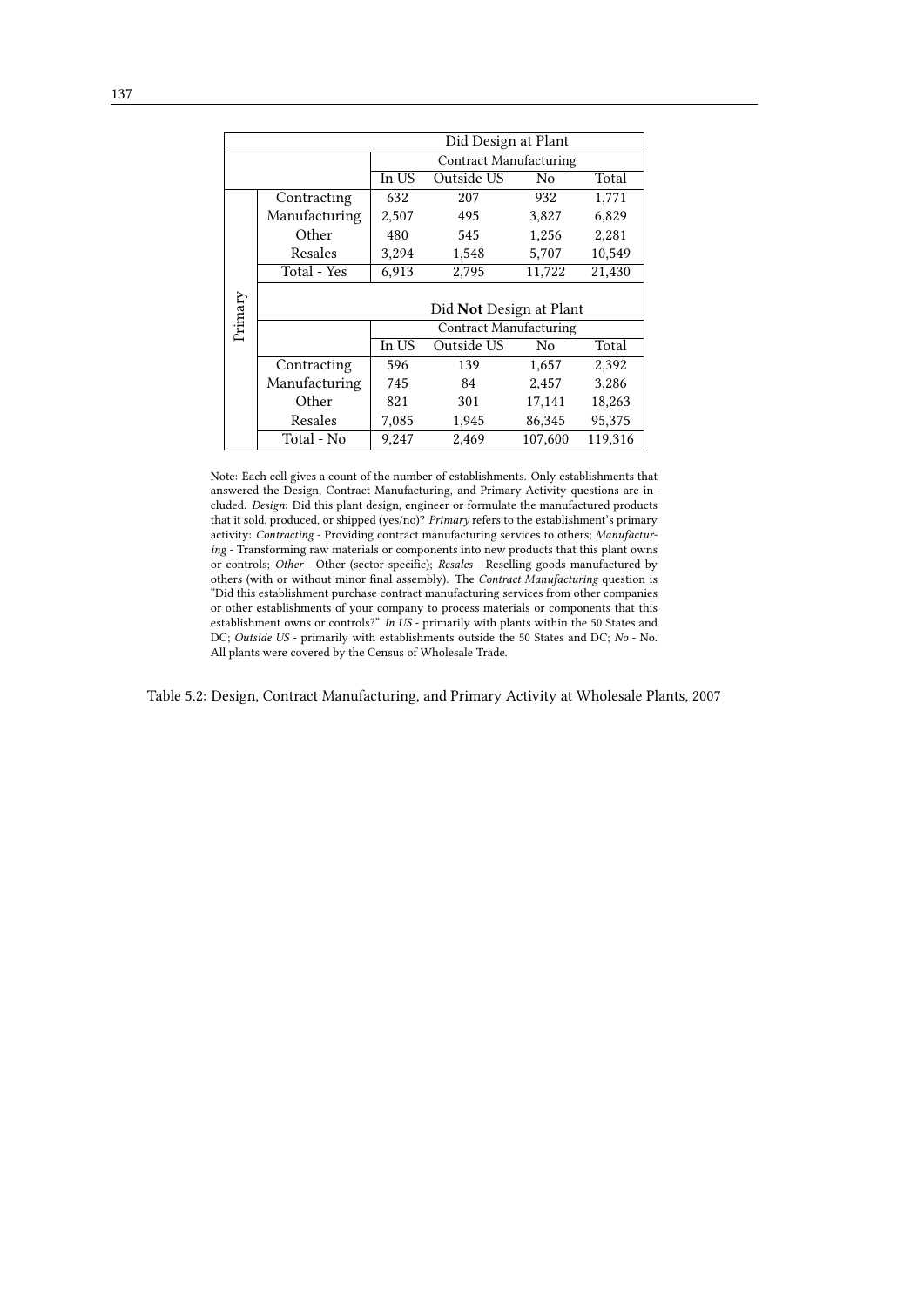|               |         | <b>FGP</b> Status |            |
|---------------|---------|-------------------|------------|
|               | Plants  | Sales             | Employment |
| No            | 181,671 | 2,750             | 2,897      |
| Yes           | 28,331  | 253               | 595        |
| Total         | 210,002 | 3,003             | 3,492      |
|               |         |                   |            |
|               | Census  |                   |            |
|               | Plants  | Sales             | Employment |
| Wholesale     | 431,013 | 4,570             | 5,830      |
| Manufacturing | 348,813 | 3,900             | 14,600     |
| Total         | 779,826 | 8,470             | 20,430     |

Note: FGP Status: Yes indicates the establishment performed design or engineering activity in product development and did manufacturing at the plant or purchased contract manufacturing services; No indicates the plant did no design or engineering activity in product development and/or was not involved in manufacturing either at the plant or through the purchase of contract manufacturing services. In 2002, only plants in the Census of Wholesale Trade were asked the design question. Census: Manufacturing indicates the plant was covered by the Census of Manufactures; Wholesale indicates the plant was covered by the Census of Wholesale Trade. The numbers in the cells represent the sums within the category. Employment is in thousands of workers, Sales are in billions of 2002 dollars.

Table 5.3: Plants, Sales and Employment by FGP Status and Census, 2002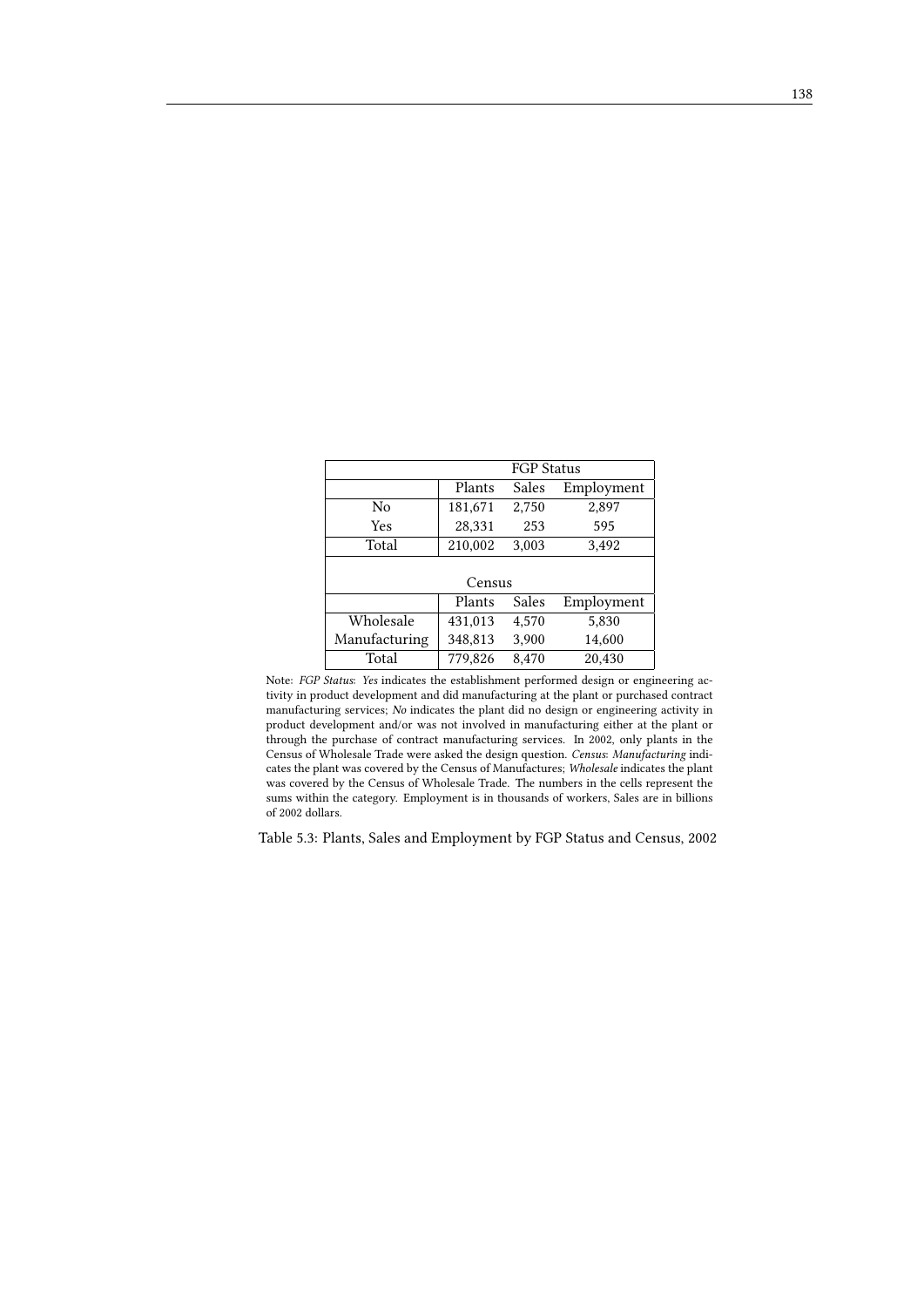|               |            | <b>FGP Status</b> |        |            |
|---------------|------------|-------------------|--------|------------|
|               |            | Plants            | Sales  | Employment |
| Wholesale     | No         | 142,961           | 2,600  | 2,487      |
|               | <b>Yes</b> | 16,752            | 279    | 431        |
|               | No         | 43,676            | 1,360  | 3,024      |
| Manufacturing | Yes        | 61,427            | 2,520  | 6,031      |
|               | Total      | 264,816           | 6,750  | 11,973     |
|               |            |                   |        |            |
|               |            | Census            |        |            |
|               |            | Plants            | Sales  | Employment |
| Wholesale     |            | 434.984           | 6,520  | 6,230      |
| Manufacturing |            | 332,536           | 5,320  | 13,400     |
| Total         |            | 767,520           | 11,840 | 19,630     |

Note: FGP Status: Yes indicates that the plant did design and the primary activity was Manufacturing, Contracting, or Other, or that the plant did design and the primary activity was Resales and the plant purchased contract manufacturing services; No indicates that the plant did not design or that the plant did design and the primary activity was Resales and the plant did not purchase contract manufacturing services. Plants in both the Census of Manufactures and the Census of Wholesale Trade were asked the design, primary activity and contract manufacturing questions - for the exact coverage see the Data Appendix. Census: Manufacturing indicates the plant was covered by the Census of Manufactures; Wholesale indicates the plant was covered by the Census of Wholesale Trade. The numbers in the cells represent the sums within the category. Employment is in thousands of workers, Sales are in billions of 2007 dollars.

Table 5.4: Plants, Sales and Employment by FGP Status and Census, 2007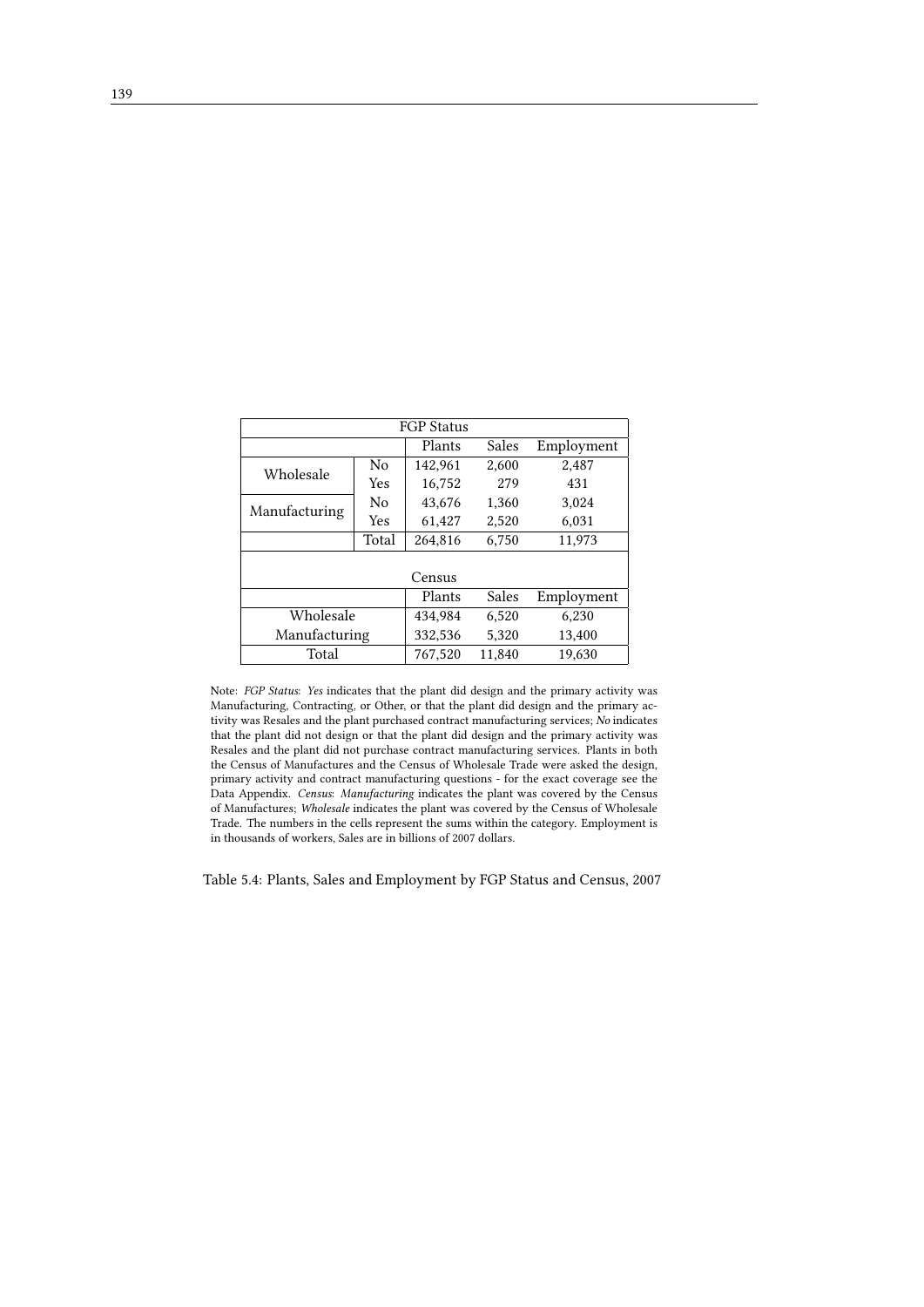|                |        | <b>FGP</b> Status |                                          |      |      |
|----------------|--------|-------------------|------------------------------------------|------|------|
|                | Sales  | Employment        | log VA/worker                            | Age  | Wage |
| N <sub>0</sub> | 15,136 | 16.0              | 4.81                                     | 12.2 | 39.9 |
| Yes            | 8,918  | 21.0              | 4.47                                     | 11.6 | 39.9 |
| Total          | 14,297 | 16.6              | 4.77                                     | 12.1 | 39.9 |
|                |        |                   |                                          |      |      |
|                |        |                   | Relative to NAICS 6-digit industry means |      |      |
|                | Sales  | Employment        | log VA/worker                            | Age  | Wage |
| N <sub>0</sub> | 1.29   | 1.15              | 0.155                                    | 1.11 | 1.06 |
| Yes            | 1.23   | 1.67              | 0.010                                    | 1.11 | 1.07 |
| Total          | 1.28   | 1.22              | 0.136                                    | 1.11 | 1.06 |
|                |        |                   |                                          |      |      |
|                |        | Census            |                                          |      |      |
|                | Sales  | Employment        | log VA/worker                            | Age  | Wage |
| Wholesale      | 10,600 | 13.5              | 4.55                                     | 10.8 | 37.1 |
| Manufacturing  | 11,173 | 41.9              | 4.16                                     | 13.0 | 29.7 |
| Total          | 10,856 | 26.2              | 4.37                                     | 11.8 | 33.6 |

Note: FGP Status: Yes indicates the establishment performed design or engineering activity in product development (row 1 of Table5.1) and did manufacturing at the plant or purchased contract manufacturing services (columns 2 or 3 of Table5.1); No indicates the plant did no design or engineering activity in product development and/or was not involved in manufacturing either at the plant or through the purchase of contract manufacturing services. Plants in both the 2007 Census of Manufactures and the 2007 Census of Wholesale Trade were asked the design, primary activity and contract manufacturing questions - for the exact coverage see the Data Appendix. Census: Manufacturing indicates the plant was covered by the Census of Manufactures; Wholesale indicates the plant was covered by the Census of Wholesale Trade. The numbers in the cells represent the sums within the category. Sales and Wage are in '000s of 2002 dollars.

Table 5.5: Plant Characteristics by FGP Status and Census, 2002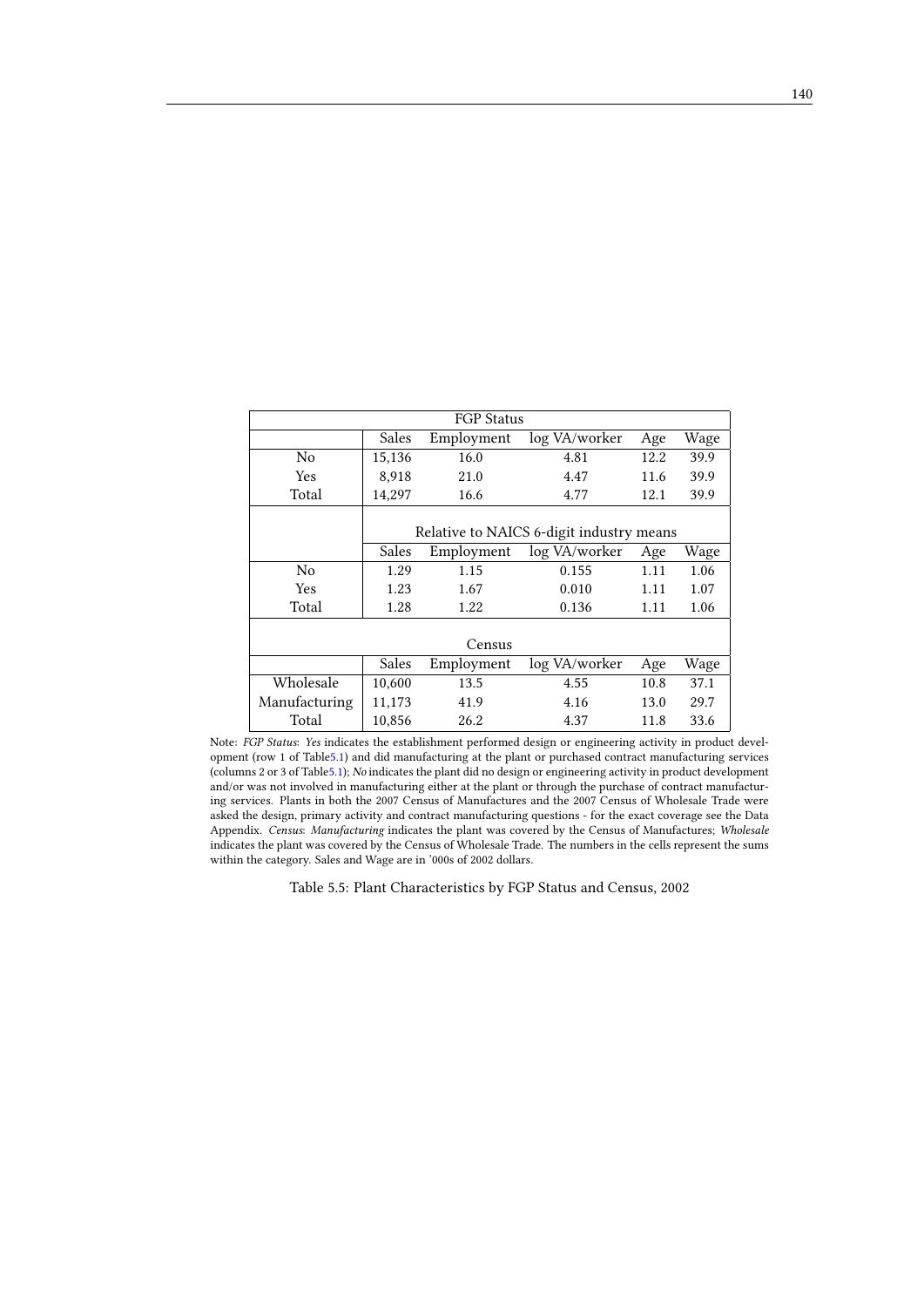|               |                |        | <b>FGP</b> Status |                                          |      |      |
|---------------|----------------|--------|-------------------|------------------------------------------|------|------|
|               |                | Sales  | Employment        | log VA/worker                            | Age  | Wage |
| Wholesale     | N <sub>0</sub> | 18,189 | 17.4              | 4.79                                     | 14.0 | 44.6 |
|               | Yes            | 16,667 | 25.7              | 4.78                                     | 12.9 | 49.4 |
| Manufacturing | N <sub>0</sub> | 40,959 | 98.2              | 4.59                                     | 19.1 | 41.9 |
|               | Yes            | 31,111 | 69.2              | 4.52                                     | 17.9 | 39.0 |
|               | Total          | 25,506 | 45.2              | 4.70                                     | 15.8 | 43.3 |
|               |                |        |                   | Relative to NAICS 6-digit industry means |      |      |
|               |                | Sales  | Employment        | log VA/worker                            | Age  | Wage |
| Wholesale     | No             | 1.11   | 1.06              | 0.126                                    | 1.12 | 1.05 |
|               | Yes            | 1.31   | 1.65              | 0.154                                    | 1.10 | 1.13 |
| Manufacturing | N <sub>0</sub> | 2.26   | 2.15              | 0.016                                    | 1.25 | 1.12 |
|               | Yes            | 1.78   | 1.72              | $-0.004$                                 | 1.17 | 1.09 |
|               | Total          | 1.50   | 1.46              | 0.081                                    | 1.16 | 1.08 |
|               |                |        | Census            |                                          |      |      |
|               |                | Sales  | Employment        | log VA/worker                            | Age  | Wage |
| Wholesale     |                | 14,979 | 14.3              | 4.79                                     | 12.1 | 43.4 |
| Manufacturing |                | 15,997 | 40.3              | 4.48                                     | 14.7 | 34.9 |
| Total         |                | 15,420 | 25.6              | 4.66                                     | 13.2 | 39.6 |

Note: FGP Status: Yes indicates that the plant did design and the primary activity was Manufacturing, Contracting, or Other, or that the plant did design and the primary activity was Resales and the plant purchased contract manufacturing services; No indicates that the plant did not design or that the plant did design and the primary activity was Resales and the plant did not purchase contract manufacturing services. Census: Manufacturing indicates the plant was covered by the Census of Manufactures; Wholesale indicates the plant was covered by the Census of Wholesale Trade. Sales and Wage are in '000s of 2007 dollars.

Table 5.6: Plant Characteristics by FGP Status and Census, 2007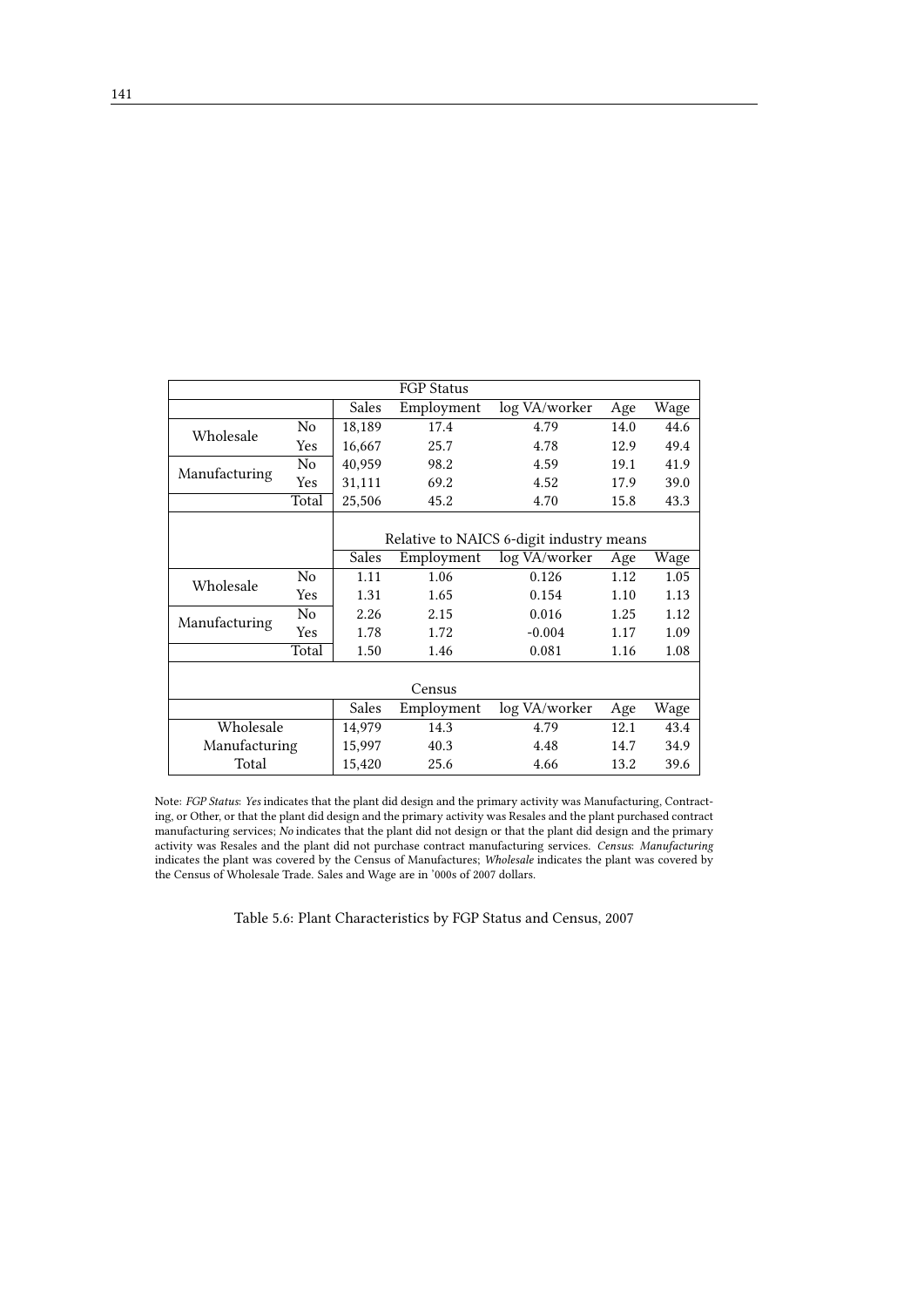|                    |                |               | Firm Type - 2002 |           |         |
|--------------------|----------------|---------------|------------------|-----------|---------|
|                    |                | Manufacturing | Mixed            | Wholesale | Total   |
|                    | Missing        | 298,025       | 1,894            | 185,484   | 485,403 |
|                    | N <sub>0</sub> |               | 2,612            | 125,732   | 128,344 |
|                    | Yes            |               | 961              | 24,388    | 25,349  |
|                    | Total          | 298,025       | 5,467            | 335,604   | 639,096 |
| <b>FGPF Status</b> |                |               |                  |           |         |
|                    |                |               | Firm Type - 2007 |           |         |
|                    |                | Manufacturing | Mixed            | Wholesale | Total   |
|                    | Missing        | 282,020       | 2,654            | 213,871   | 498,545 |
|                    | N <sub>0</sub> |               | 2,152            | 100,883   | 103,035 |
|                    | Yes            |               | 757              | 13,505    | 14,262  |
|                    | Total          | 282,020       | 5.563            | 328.259   | 615.842 |

Note: Firm Type: Manufacturing indicates firms with no wholesale plants; Mixed indicates firms with both manufacturing and wholesale plants; Wholesale indicates firms with only wholesale plants. FGPF Status: Missing indicates firms with no FGP wholesale plants and at least one wholesale plant with missing FGP status; No indicates firms with no FGP wholesale plants and no wholesale plants with missing FGP status; Yes indicates firms with at least one FGP wholesale plant.

Table 5.7: Firm Counts by FGPF Status, 2002 and 2007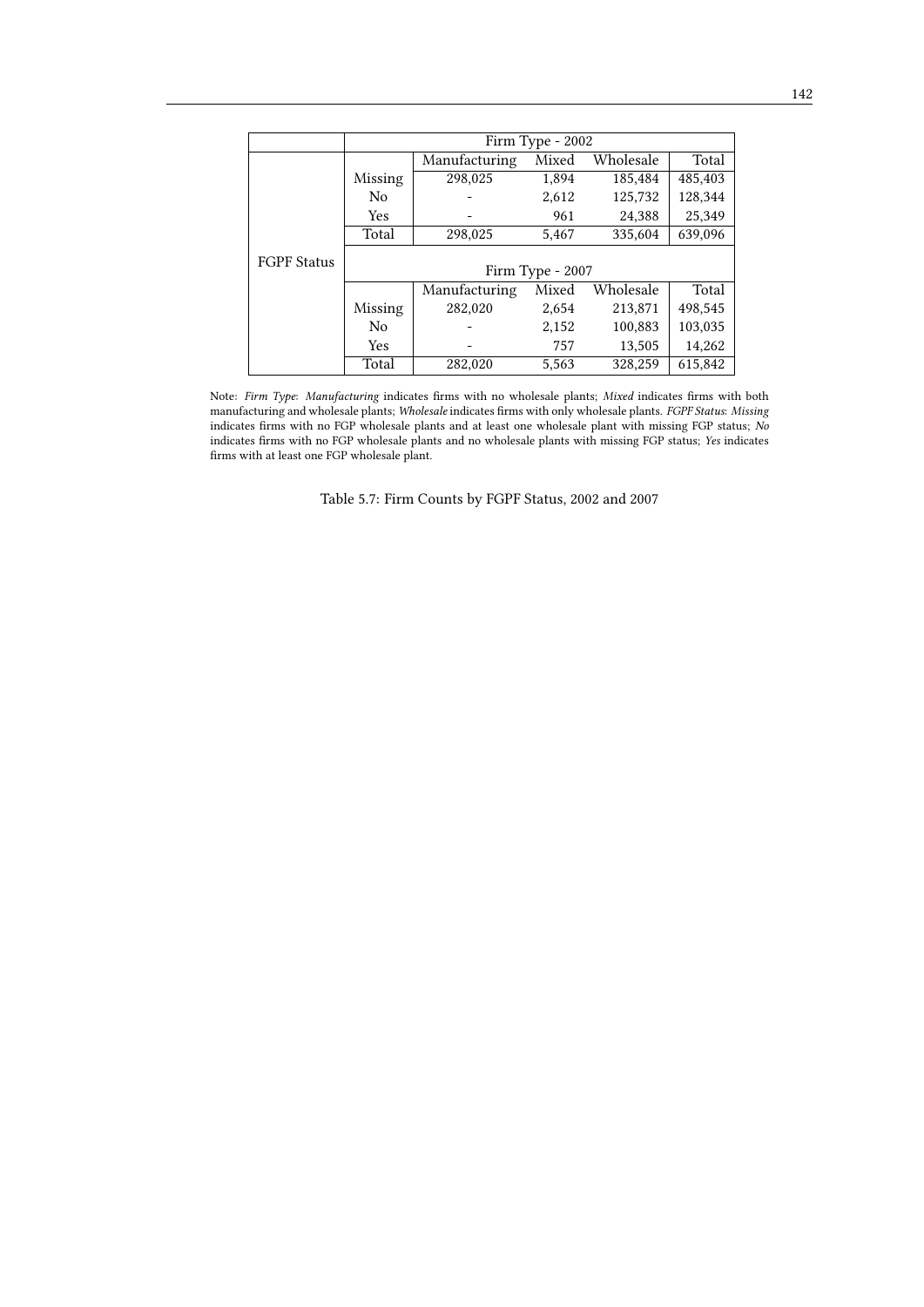|                                                                                                                                                                                                                                                                                                                                                                                                                   |           |            |                                                                                                                                                                                                                                                                                                         |      | FGPF Status |            |                   |              |      |
|-------------------------------------------------------------------------------------------------------------------------------------------------------------------------------------------------------------------------------------------------------------------------------------------------------------------------------------------------------------------------------------------------------------------|-----------|------------|---------------------------------------------------------------------------------------------------------------------------------------------------------------------------------------------------------------------------------------------------------------------------------------------------------|------|-------------|------------|-------------------|--------------|------|
|                                                                                                                                                                                                                                                                                                                                                                                                                   | Sales     | Employment | log VA/worker                                                                                                                                                                                                                                                                                           | Age  | Imports     | Intra-firm | M-Plants          | W-Plants     | Wage |
| Missing                                                                                                                                                                                                                                                                                                                                                                                                           | 5,703     | 22.8       | 3.83                                                                                                                                                                                                                                                                                                    | 11.9 | 514         | 0.092      | 0.67              | 0.43         | 30.6 |
| Manufacturing                                                                                                                                                                                                                                                                                                                                                                                                     | 4,691     | 27.1       | 4.07                                                                                                                                                                                                                                                                                                    | 12.8 | 291         | 0.096      | $1.07\,$          |              | 30.3 |
| Mixed                                                                                                                                                                                                                                                                                                                                                                                                             | 344,818   | 787        | 4.59                                                                                                                                                                                                                                                                                                    | 22.6 | 42,405      | 0.228      | 3.55              | 4.49         | 36.1 |
| Wholesale                                                                                                                                                                                                                                                                                                                                                                                                         | 3,866     | 8.25       | 3.44                                                                                                                                                                                                                                                                                                    | 10.2 | 446         | 0.082      |                   | 1.07         | 31.1 |
|                                                                                                                                                                                                                                                                                                                                                                                                                   |           |            |                                                                                                                                                                                                                                                                                                         |      |             |            |                   |              |      |
| ż                                                                                                                                                                                                                                                                                                                                                                                                                 | 30,320    | 46.4       | 4.64                                                                                                                                                                                                                                                                                                    | 12.8 | 2,873       | 0.135      | $\overline{0.11}$ | 1.40         | 37.8 |
| Mixed                                                                                                                                                                                                                                                                                                                                                                                                             | 960,767   | 1,497      | 4.57                                                                                                                                                                                                                                                                                                    | 23.6 | 100,990     | 0.269      | 5.34              | 8.97         | 38.8 |
| Wholesale                                                                                                                                                                                                                                                                                                                                                                                                         | 10,991    | 16.2       | 4.65                                                                                                                                                                                                                                                                                                    | 12.6 | 835         | 0.125      |                   | 1.24         | 37.8 |
|                                                                                                                                                                                                                                                                                                                                                                                                                   |           |            |                                                                                                                                                                                                                                                                                                         |      |             |            |                   |              |      |
| Yes                                                                                                                                                                                                                                                                                                                                                                                                               | 71,258    | 134        | 4.38                                                                                                                                                                                                                                                                                                    | 12.3 | 9,334       | 0.105      | 0.39              | 1.78         | 38.5 |
| Mixed                                                                                                                                                                                                                                                                                                                                                                                                             | 1,651,635 | 2,983      | 4.59                                                                                                                                                                                                                                                                                                    | 22.9 | 203,373     | 0.271      | 10.3              | 16.9         | 37.5 |
| Wholesale                                                                                                                                                                                                                                                                                                                                                                                                         | 8,984     | 21.9       | 4.37                                                                                                                                                                                                                                                                                                    | 11.9 | 1,688       | 0.089      |                   | 1.19         | 38.5 |
| $\rm Total$                                                                                                                                                                                                                                                                                                                                                                                                       | 13,247    | 32.0       | 4.01                                                                                                                                                                                                                                                                                                    | 12.1 | 1,338       | 0.105      | 0.55              | 0.674        | 32.4 |
|                                                                                                                                                                                                                                                                                                                                                                                                                   |           |            |                                                                                                                                                                                                                                                                                                         |      | Census      |            |                   |              |      |
|                                                                                                                                                                                                                                                                                                                                                                                                                   | Sales     | Employment | log VA/worker                                                                                                                                                                                                                                                                                           | Age  | Imports     | Intra-firm | M-Plants          | W-Plants     | Wage |
| Manufacturing                                                                                                                                                                                                                                                                                                                                                                                                     | 4,691     | 27.1       | 4.07                                                                                                                                                                                                                                                                                                    | 12.8 | 291         | 0.096      | 1.07              | $\mathbf{I}$ | 30.3 |
| Mixed                                                                                                                                                                                                                                                                                                                                                                                                             | 868,818   | 1,512      | 4.58                                                                                                                                                                                                                                                                                                    | 23.2 | 98,691      | 0.256      | 5.59              | 8.81         | 37.6 |
| Wholesale                                                                                                                                                                                                                                                                                                                                                                                                         | 6,907     | 12.2       | 3.96                                                                                                                                                                                                                                                                                                    | 11.3 | 682         | 0.099      | ï                 | 1.14         | 34.5 |
| Total                                                                                                                                                                                                                                                                                                                                                                                                             | 13,247    | 32         | 4.01                                                                                                                                                                                                                                                                                                    | 12.1 | 1,338       | 0.105      | 0.55              | 0.674        | 32.4 |
| only wholesale plants. FGPF Status: Missing indicates firms with no FGP wholesale plants and at least one wholesale plant with missing FGP status; No indicates firms with no<br>Note: Firm Type: Manufacturing indicates firms with no wholesale plants; Mixed indicates firms with both manufacturing and wholesale plants; Wholesale indicates firms with<br>FGP wholesale plants and no wholesale plants with |           |            | missing FGP status; Yes indicates firms with at least one FGP wholesale plant. Sales, Imports and Wage are in '000s of 2002<br>dollars. Intra-firm is the share of firm imports from related parties abroad. M-Plants (W-Plants) is the number of manufacturing (wholesale) establishments in the firm. |      |             |            |                   |              |      |

Table 5.8: Firm Characteristics by FGPF Status, Firm Type and Census, 2002 Table 5.8: Firm Characteristics by FGPF Status, Firm Type and Census, 2002